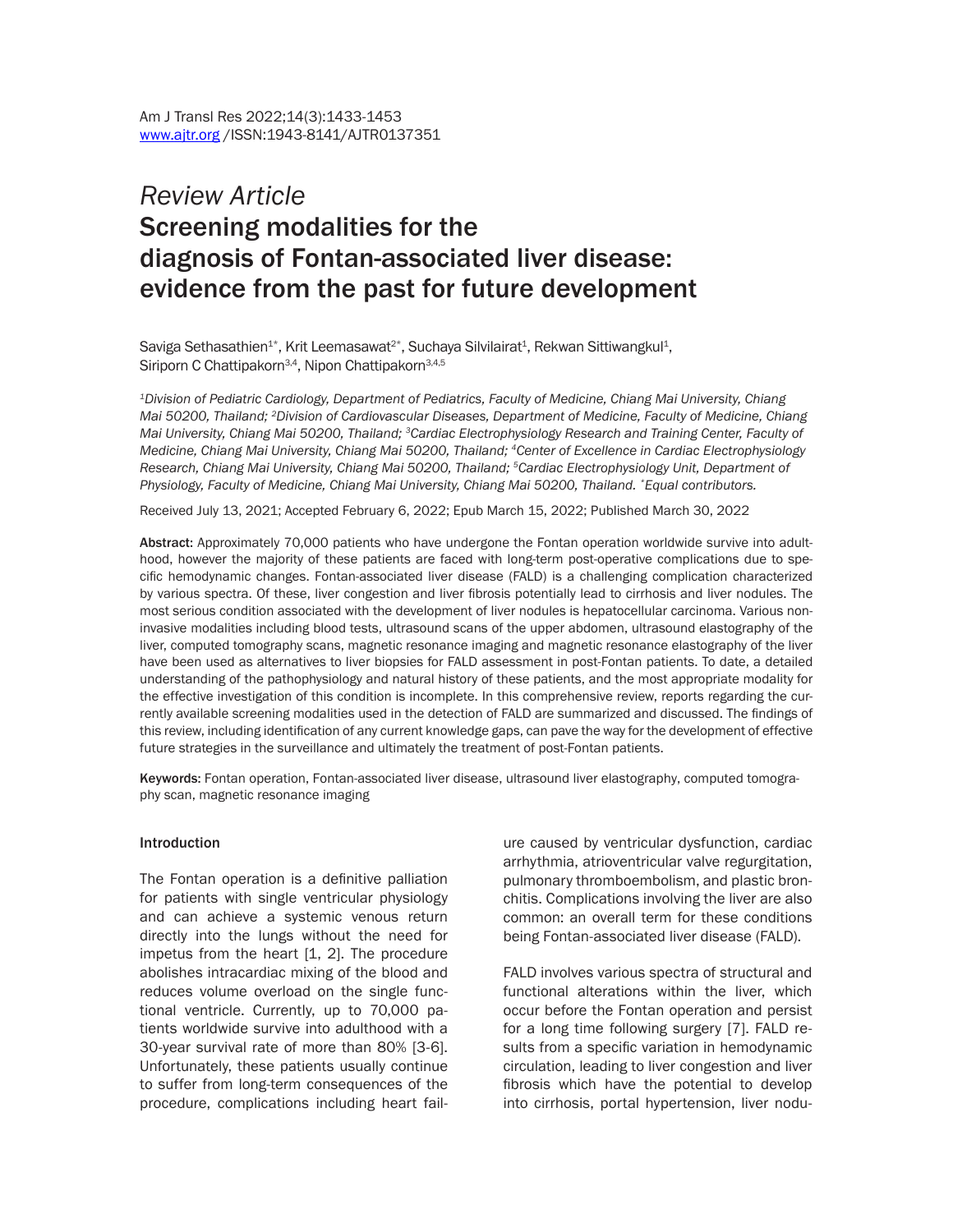

Figure 1. Multimodal approach for the evaluation of FALD at present. AFP: alpha fetoprotein; CT: computerized tomography scan; GGT: Gamma-glutamyl transferase; HCC: hepatocellular carcinoma; MRI: magnetic resonance imaging; U/S: ultrasound.

les and hepatocellular carcinoma (HCC) [8-21]. Details around FALD are still unclear since a universal definition of FALD is lacking. However, several studies have reported that the incidence of FALD was between 41 and 86% in Fontan patients [17, 22-25]. Although the gold standard for diagnosis of FALD is a liver biopsy [26], this invasive procedure can cause serious complications since most patients concomitantly use antithrombotic drugs. Currently, although many non-invasive procedures have been proposed in an attempt to diagnose FALD, due to differing degrees of efficacy, none has been accepted as a definite non-invasive method [27-29]. In addition, understanding around the pathophysiology, natural history and optimal investigation in FALD is still limited.

This review comprehensively summarizes the findings from studies reporting on various screening tests for the diagnosis of FALD including blood tests, ultrasound scanning of the upper abdomen, ultrasound elastography of the liver, computed tomography scanning, magnetic resonance imaging, and magnetic resonance elastography of the liver (Figure 1). Consistent and controversial findings with regard to FALD screening in Fontan patients are summarized and discussed. The aim of this review is to propose a more effective approach towards screening for FALD in the future.

### Search strategy and selection criteria

The key words used to search the PubMed database were: Fontan operation; Fontan-associated liver disease; ultrasound upper abdomen; ultrasound liver elastography; cardiac catheterization; computed tomography scan; magnetic resonance imaging; and/or magnetic resonance elastography. Only research articles in the English language were selected.

### The pathophysiology and natural history of FALD

The two main mechanisms proposed as being responsible for FALD include a persistent elevation of central venous pressure leading to congestive hepatopathy, and a reduction of cardiac output resulting in chronic hepatic ischemia [30-32]. These mechanisms lead to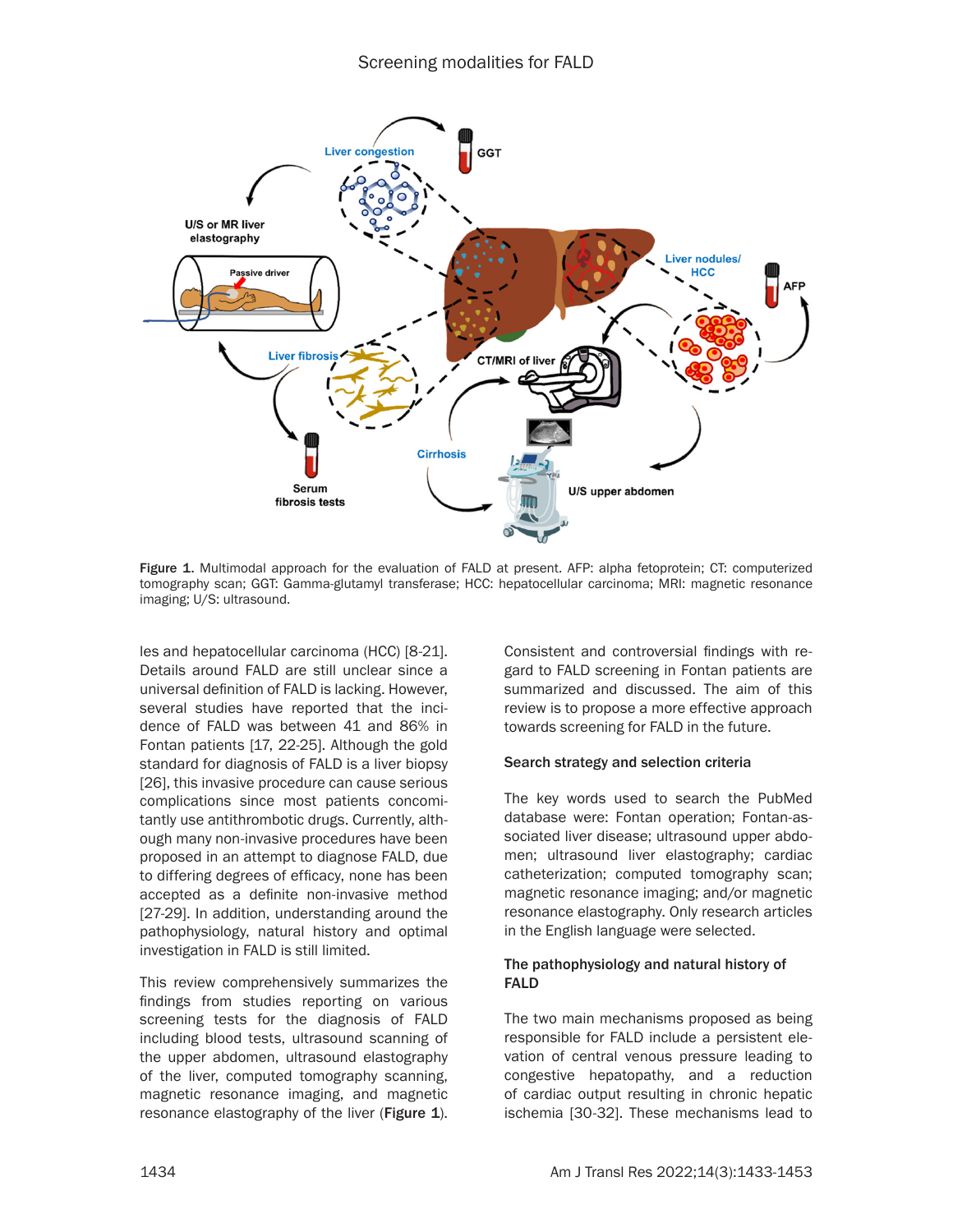

Figure 2. Natural history of FALD. HCC: hepatocellular carcinoma.

reduced blood flow into the liver via the portal vein. Fortunately, the liver has an autoregulatory response to compensate for this condition via the hepatic artery, known as "the hepatic arterial buffer response" [33]. Despite this autoregulation, the liver is still vulnerable during hemodynamically unstable periods such as exercise, hypoxia, or central venous hypertension [30].

Currently, the natural history of FALD is not well documented. However, three stages of FALD have been proposed [7] (Figure 2). First, congestive hepatopathy is caused by an elevation of central venous pressure. This stage develops before the Fontan operation and continues subsequently [11, 12]. The histology demonstrates a sinusoidal dilatation which correlates with the cholestatic picture of the laboratory tests including elevated indirect hyperbilirubinemia and gamma-glutamyl transferase (GGT). More than 10 years after the Fontan operation, the patients usually enter the second stage of ischemic hepatitis [7]. This results in a diminished cardiac output which can be shown in the form of a transaminitis profile. The histology reveals the presence of sinusoidal fibrosis and regenerative nodules, known to be potential precursors of HCC. The last stage usually occurs between 15 and 20 years following surgery [7]. This stage is a terminal stage that is characterized by cirrhosis and portal hypertension. In this stage, patients develop an abnormal synthetic function of the liver consisting of hypoalbuminemia and coagulopathy. Thrombocytopenia can also develop, as an indicator of portal hypertension.

Several hemodynamic evaluations using cardiac catheterization have been reported in both pediatric and adult Fontan patients. Over a period of time, patients presented with an increase in the level of pulmonary arterial wedge pressure [34], and mean pulmonary artery pressure [10, 35, 36]. Due to the persistent elevated central venous pressures [37-39] which are transmitted to the Fontan circuit, Fontan pressure rises [10, 35, 40-43], resulting in an elevation in both hepatic vein pressure [10, 36, 41, 42, 44, 45] and hepatic vein wedge pressure [10, 36, 37, 41, 42, 44, 45]. Hepatic sinusoids lack valves, therefore there is a proportionate increase in portal vein pressure and a decrease in portal venous inflow. A hepatic venous pressure of more than 5 mmHg was demonstrated as an important parameter in the confirmation of sinusoidal portal hypertension [46]. Although the optimal pressure in the Fontan circulation is 10-15 mmHg [47], physiologic right atrial pressure in adults is only 2-6 mmHg [48]. This suggests that all Fontan patients would have elevated portal pressure immediately after the operation and persistently thereafter.

The pathophysiologic changes of the Fontan connection lead to congestive hepatopathy, a common symptom of FALD. Persistent portal hypertension over a sustained period of time could reduce the preload of the heart leading to a diminished cardiac output [35, 38, 41, 42, 45]. However, several studies have demonstrated normal hemodynamic parameters 6-10 years post-Fontan operation [49, 50]. Additionally, there was no correlation between hemodynamic data and histologic changes [51, 52]. Liver changes could be detected by non-invasive imaging studies and histology in Fontan patients presenting with normal hemodynamic evaluation from biventricular physiologic data. Liver fibrosis gradually occurs and progresses to cirrhosis, portal hypertension, and liver nodules, regardless of cardiac output status.

In contrast to the studies which proposed the stages of FALD, the data currently available indicate that ischemic hepatitis is only a predisposing factor, not a stage of FALD. The pro-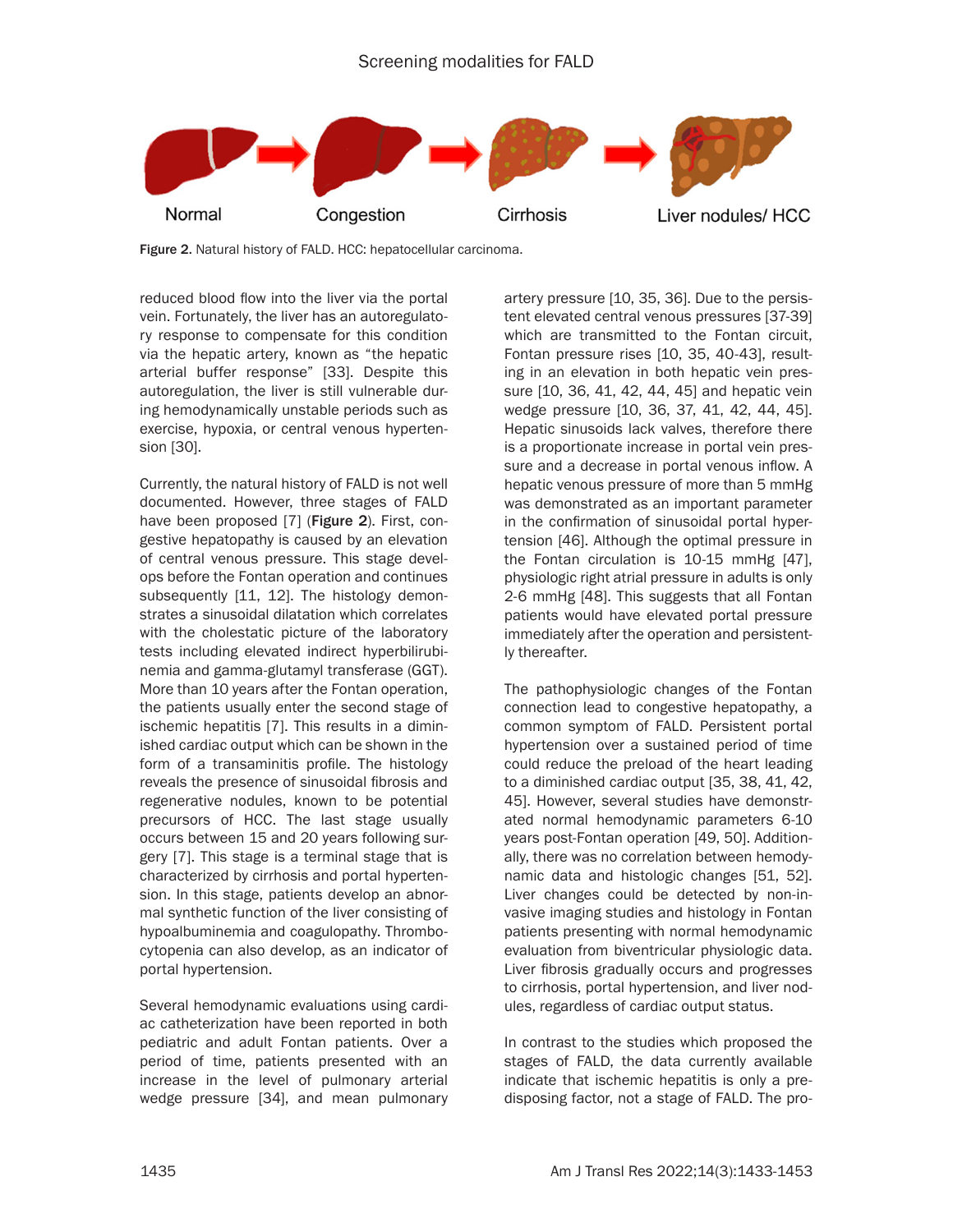

Figure 3. Continuum of FALD. The pathophysiologic change in the liver following the Fontan operation is central venous hypertension, leading to congestive hepatopathy. Liver fibrosis occurs gradually, resulting in cirrhosis, portal hypertension, liver nodules, and hepatocellular carcinoma. Autoregulation to compensate for this condition via the hepatic artery is known as the hepatic arterial buffer response. During the progression of the associated liver pathologies many factors contribute to the liver insults in each patient. CHF: congestive heart failure; DesAo: descending aorta; FALD: Fontan-associated liver disease; HCC: hepatocellular carcinoma; HT: hypertension; IVC: inferior vena cava; LA: left atrium; LPA: left pulmonary artery; LV: left ventricle; PV: pulmonary vein; RA: right atrium; RPA: right pulmonary artery; RV: right ventricle; SVC: superior vena cava; TGF-β: transforming growth factor-beta.

gression of the processes in FALD that supports this hypothesis is shown in Figure 3. All findings recorded from studies using cardiac catheterization in children and adult Fontan patients are shown in Table 1.

### Blood tests used for the diagnosis of FALD

Many studies reported a correlation between serum biomarkers and the stages of FALD. In both pediatric and adult Fontan patients, the changes in the serum biomarker pattern were similar. The type of Fontan operation did not show a direct correlation with blood test abnormalities (Tables 2, 3). The most common blood test abnormality was an increase in GGT level, a recognized hallmark of cholestasis. GGT could be elevated while other blood tests were unchanged [17, 35, 37, 40, 44, 53-55]. Interestingly, hyperbilirubinemia was rarely observed and most commonly associated with advanced liver dysfunction [51, 56], therefore,

bilirubin was not considered a sensitive blood test for the early detection of FALD. During long-term follow-up, the elevation of aspartate transaminase (AST) and/or alanine transaminase (ALT) were also reported [15, 38, 49, 51, 57]. These findings support the proposed concept that liver injury occurs after the congestive stage of FALD. Several studies reported that liver fibrosis showed a correlation with an increase in AST-to-platelet ratio index (APRI) score [41, 49, 51, 56, 57], Forn's index [57, 58], FibroSure [44, 59] and model for endstage liver disease (MELD-XI) score [60]. The length of time after the Fontan operation was also associated with these fibrosis scores [44, 51, 59]. However, many studies reported that all laboratory tests were still normal a considerable length of time post-Fontan surgery [36, 42, 43, 45, 52, 55, 56, 59, 61]. There are 2 possible explanations for these inconsistent findings. First, the current blood tests including the fibrosis scores are not sensitive enough to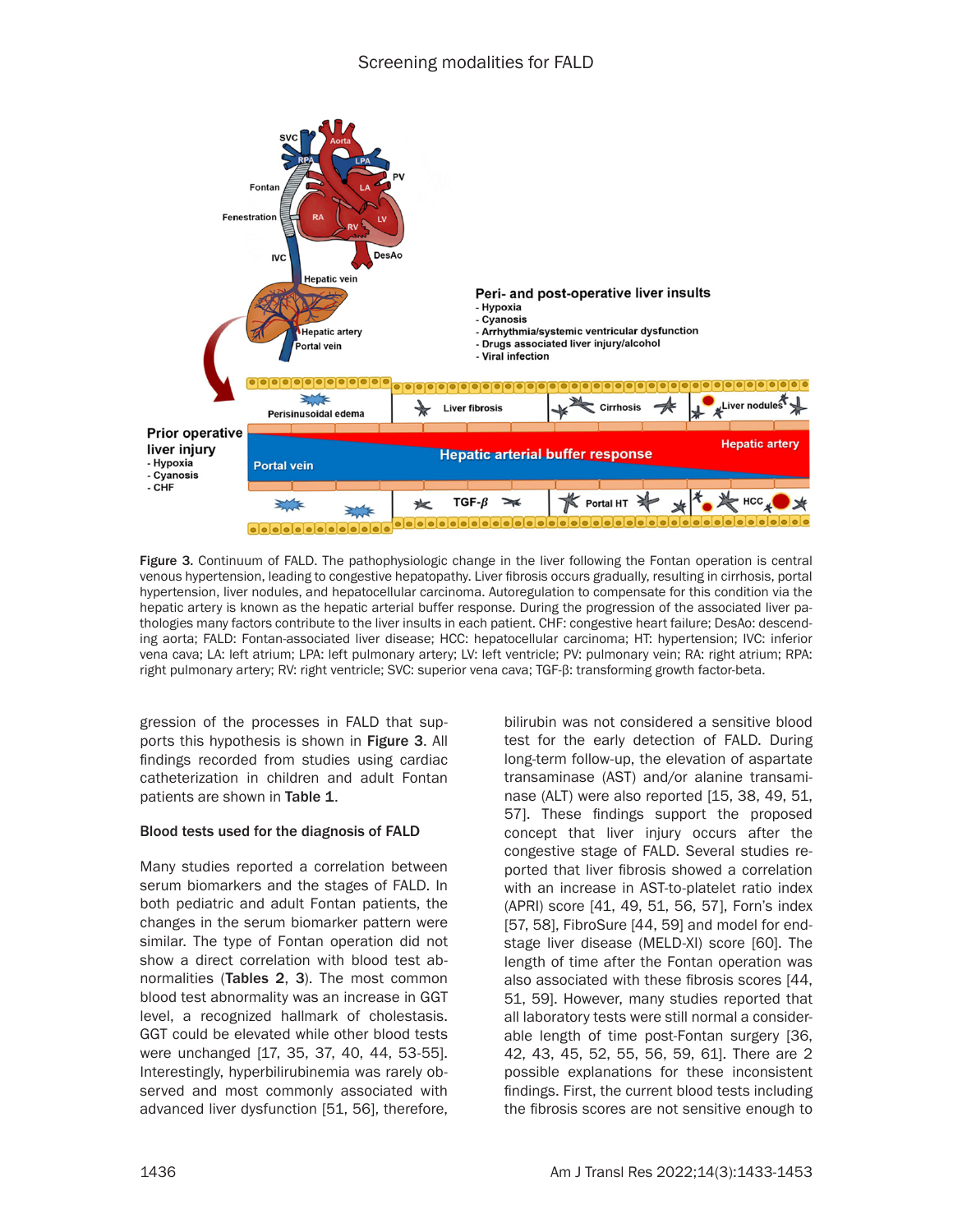| Average age at Fontan                   | Type of                                              | Duration after                |             |            |                       | <b>Major Findings</b> |                   |                      |                   |                   |                                                                     |                                                                                                                                        |            |
|-----------------------------------------|------------------------------------------------------|-------------------------------|-------------|------------|-----------------------|-----------------------|-------------------|----------------------|-------------------|-------------------|---------------------------------------------------------------------|----------------------------------------------------------------------------------------------------------------------------------------|------------|
| operation (year)/<br>Number of patients | Fontan (%)                                           | Fontan<br>operation (year)    | <b>HVWP</b> | <b>HVP</b> | Fontan<br>pressure    |                       | CVP mPAP          | PAWP/<br><b>TPG</b>  | <b>SVEDP</b>      | <b>CI</b>         | <b>FALD</b>                                                         | Interpretations                                                                                                                        | References |
| Children                                |                                                      |                               |             |            |                       |                       |                   |                      |                   |                   |                                                                     |                                                                                                                                        |            |
| NA/16                                   | LT (54), EC (46)                                     | $11 \pm 6^*$                  |             |            |                       |                       |                   | $\frac{1}{2}$        | $\mathbf{f}$      | $\leftrightarrow$ | ↑ Liver stiffness<br>by US-SWE system                               | - PAWP and SVEDP were<br>correlated with liver<br>stiffness.                                                                           | $[34]$     |
| 5.4/64                                  | EC (76.6), LT<br>$(12.5)$ , KS $(9.4)$ ,<br>AP (1.5) | 12.1                          |             |            |                       | $\uparrow$            |                   | $-\rightarrow$       | $\leftrightarrow$ |                   | ↑ Liver stiffness<br>by ARFI                                        | - CVP was associated with<br>liver stiffness by ARFI.                                                                                  | $[38]$     |
| $2(1-16)†/40$                           | EC (62.5), LT<br>(37.5)                              | 6.5                           |             |            | $\longleftrightarrow$ |                       |                   |                      |                   |                   |                                                                     | - Fontan pressure was<br>normal in Fontan patients<br>at mid-term follow-up.                                                           | $[50]$     |
| 13.7 (5.9-16.8) <sup>†</sup> /22        |                                                      | $9.6(1.0-12.9)$ <sup>†</sup>  |             |            |                       |                       |                   |                      | $\leftrightarrow$ |                   |                                                                     | - Fontan pressure and<br>SVEDP were still normal in<br>some patients for a long<br>time after Fontan operation.                        | $[49]$     |
| Adults                                  |                                                      |                               |             |            |                       |                       |                   |                      |                   |                   |                                                                     |                                                                                                                                        |            |
| NA/57                                   | EC (56), AP (44)                                     | $12.9(4.4-23.3)^{+}$          | $\uparrow$  |            |                       |                       | $\leftrightarrow$ |                      |                   |                   | ↑ Liver stiffness<br>by MRE                                         | - CVP was associated with<br>liver stiffness by MRE of<br>the liver.                                                                   | $[37]$     |
| NA/30                                   | <b>NA</b>                                            | $20.2(8-29)$ <sup>†</sup>     |             |            |                       | $\uparrow$            |                   |                      |                   |                   | HCC confirmed by<br>liver biopsy                                    | - CVP was increased in<br>HCC higher than FNH-like<br>nodules in post-Fontan<br>patients.                                              | $[39]$     |
| 2.9 (1.3-40.7) <sup>†</sup> /45         | LT (82), AP (8),<br>EC(8)                            | $9.9(0.1-32.5)^{+}$           |             |            | $\uparrow$            |                       | $\uparrow$        | $\leftrightarrow$ /- |                   |                   | ↑ Liver stiffness                                                   | - Elevated Fontan pressure<br>and decreased CI correlated<br>with liver stiffness.                                                     | $[35]$     |
| $4(2-9)†/30$                            | AP (40), LT (34)                                     | $22(16-26)^{\dagger}$         | $\uparrow$  |            | $\uparrow$            |                       |                   | $\leftrightarrow/-$  | $\leftrightarrow$ |                   | ↑ Liver biopsy-<br>derived total<br>fibrosis score and<br>stiffness | - Elevated Fontan pressure<br>and decreased CI correlated<br>with liver biopsy-derived<br>total fibrosis score and liver<br>stiffness. | $[41]$     |
| 3.5/86                                  | EC (75.2), LT<br>(15.2), Other<br>(9.7)              | 10.3                          | $\uparrow$  | $\uparrow$ |                       |                       |                   |                      |                   |                   | ↑ Liver stiffness<br>by Fibroscan                                   | - Hepatic vein wedge<br>pressure correlated strongly<br>with liver stiffness<br>measured by Fibroscan.                                 | $[44]$     |
| NA/12                                   | EC (100)                                             | $14.1(6.9-26.4)$ <sup>†</sup> | $\uparrow$  | $\uparrow$ | $\uparrow$            |                       | $\uparrow$        |                      | $\leftrightarrow$ |                   | ↑ Liver fibrosis by<br>liver biopsy                                 | - Cirrhosis correlated with<br>hepatic vein pressure and<br>hepatic vein wedge<br>pressure.                                            | $[10]$     |
| NA/67                                   | LT (60), EC (36)                                     | $14.9 \pm 4.5$ <sup>*</sup>   |             |            | $\longleftrightarrow$ |                       |                   |                      |                   |                   | ↑ Liver fibrosis<br>by % collagen<br>deposit                        | - Liver fibrosis was found<br>in Fontan patients but was<br>not associated with Fontan<br>pressure.                                    | $[52]$     |
| 13 (10-35) <sup>†</sup> /26             | <b>NA</b>                                            | $10.5(4-17)^{+}$              | $\uparrow$  |            |                       |                       |                   |                      |                   |                   | ↑ Liver cirrhosis by<br>CT upper<br>abdomen                         | - mPAP was associated with<br>liver cirrhosis detected by<br>CT upper abdomen.                                                         | $[36]$     |

Table 1. Cardiac catheterization for the diagnosis of FALD in children and adults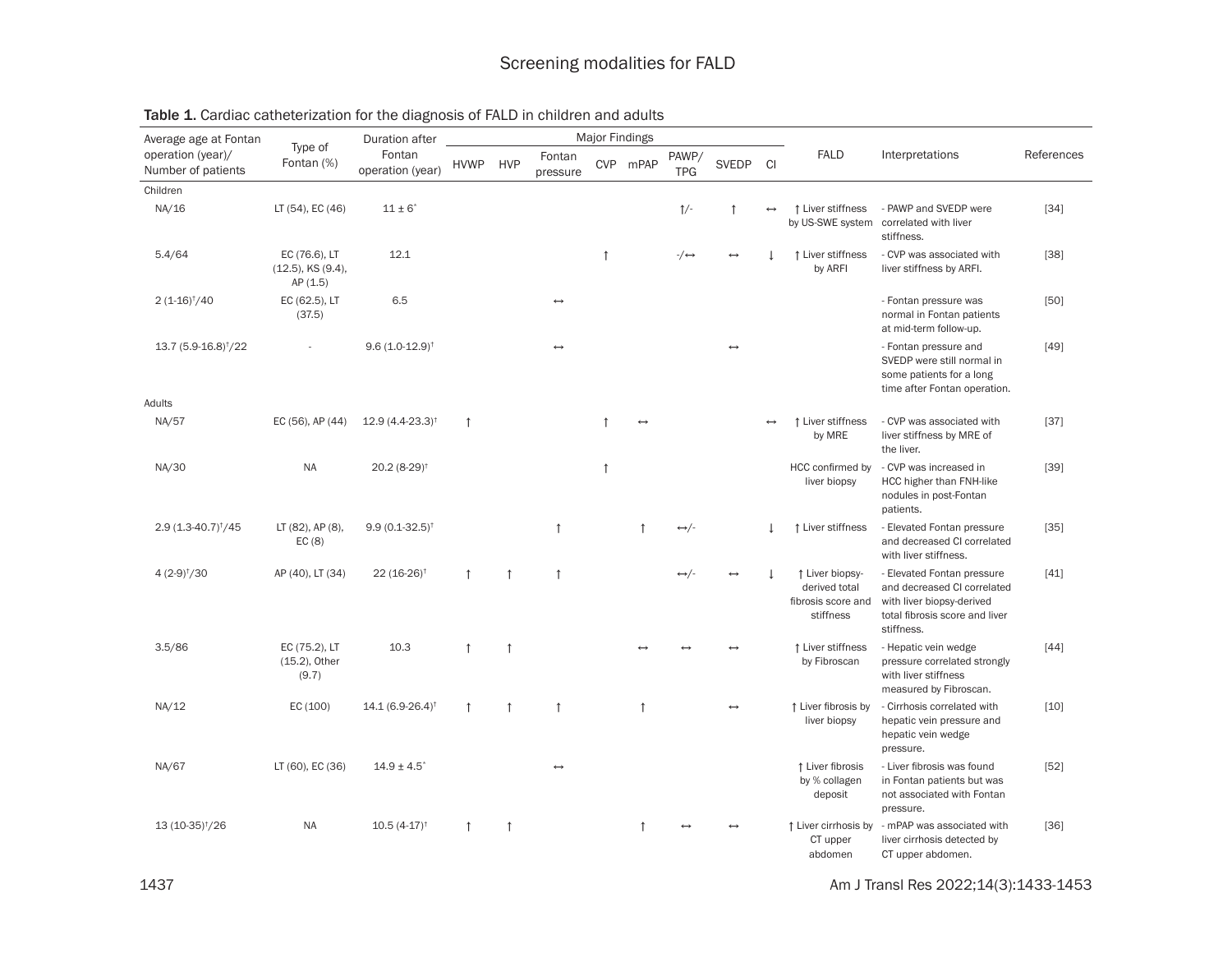| $5(3-6)†/22$                  | AP (46)                              | ٠                             |  |                   | $-1$                  | $\leftrightarrow$ | $\leftrightarrow$ | $\leftrightarrow$ | Liver stiffness<br>by MRE of liver                    | - Elevated PVR index<br>correlated with liver<br>stiffness by MRE of the liver.                                | $[43]$ |
|-------------------------------|--------------------------------------|-------------------------------|--|-------------------|-----------------------|-------------------|-------------------|-------------------|-------------------------------------------------------|----------------------------------------------------------------------------------------------------------------|--------|
| $5.2(1.3-39)†/12$             | AP (56), LT (44)                     | 20.4 (12.0-31.3) <sup>†</sup> |  | $\leftrightarrow$ | $\leftrightarrow/-$   | $\leftrightarrow$ |                   |                   | <b>Modified METAVIR</b><br>score by histology         | - Liver histology was<br>associated with hepatic vein<br>pressure and hepatic vein<br>wedge pressure.          | $[45]$ |
| $5(0.7-39)†/68$               | LT (50), AP<br>$(38.2)$ , EC $(5.9)$ | $18.1 (1.2 - 32.7)^+$         |  |                   |                       |                   |                   |                   | <b>METAVIR fibrosis</b><br>staging by<br>histology    | - Hemodynamic data<br>showed no correlation with<br>histology grading of liver<br>biopsy.                      | [42]   |
| NA/66                         | EC (64.5),<br>AP (27)<br>LT(8.5)     | 18.3                          |  |                   | $\longleftrightarrow$ |                   |                   | $\leftrightarrow$ | Liver nodules by<br>CT or MRI of the<br>upper abdomen | - Hemodynamic data were<br>not correlated with liver<br>nodules detected by CT or<br>MRI of the upper abdomen. | [40]   |
| 2 (0.9-11.7) <sup>†</sup> /67 | LT (60.8),<br>EC (33.8)              | $14.9(3.1 - 25.3)^{+}$        |  | $\leftrightarrow$ |                       |                   |                   |                   | CHF score by<br>histology                             | - Histologic changes of liver<br>were detected while Fontan<br>pressure was normal.                            | [51]   |

\*Mean ± SD, \*Median (IQR). Abbreviations: AP, atriopulmonary; ARFI, acoustic radiation force impulse; CHF, congestive hepatic fibrosis; CI, cardiac index; CT, computerized tomography; CVP, central venous pressure; EC, extr FALD, Fontan-associated liver disease; FNH, focal nodular hyperplasia; HCC, hepatocellular carcinoma; HVP, hepatic vein pressure; HVWP, hepatic vein wedge pressure; IVC, inferior vena cava; LT, lateral tunnel; LS, liver st pulmonary artery pressure; MRE, magnetic resonance elastography; MRI, magnetic resonance imaging; PAWP, pulmonary arterial wedge pressure; PVR, pulmonary vascular resistance; SVEDP, single ventricular end-diastolic pressur shear wave elastography; TPG, transpulmonary gradient; US, ultrasound.

#### Table 2. Blood tests for the diagnosis of FALD in adults

| Average age at                                   |                                            | <b>Duration after</b>         | CBC            |                   |                                       | LFT                  |                   | Fibrosis score                        |                                                                                                                                                                  |            |
|--------------------------------------------------|--------------------------------------------|-------------------------------|----------------|-------------------|---------------------------------------|----------------------|-------------------|---------------------------------------|------------------------------------------------------------------------------------------------------------------------------------------------------------------|------------|
| Fontan operation<br>(year)/Number of<br>patients | Type of<br>Fontan (%)                      | Fontan operation<br>(year)    | Hb/Plt Alb     |                   |                                       | AST/ALT ALP/GGT TB   |                   | APRI/Forn's<br>index/Fibrosure        | Interpretations                                                                                                                                                  | References |
| 3.5/65                                           | EC (75.2), LT<br>$(15.2)$ , Other<br>(9.7) | 10.3                          |                |                   | $\leftrightarrow/\leftrightarrow$     | $-1$                 | $\leftrightarrow$ | $-\frac{1}{\sqrt{2}} \leftrightarrow$ | - GGT was increased in Fontan<br>patients after long-term follow-<br>up.<br>- Fibrosure was increased in<br>association with duration after<br>Fontan operation. | $[44]$     |
| $5(3-6.3)†/38$                                   | $EC(40)$ , AP<br>$(37)$ , LT $(18)$        | $21.4 \pm 5.5^*$              | $-\rightarrow$ | $\leftrightarrow$ | $\leftrightarrow$ / $\leftrightarrow$ | $\leftrightarrow$ /↑ | $\leftrightarrow$ |                                       | - GGT was increased in Fontan<br>patients after very long-term<br>follow-up.                                                                                     | $[53]$     |
| $2.9(1.3-40.7)^{\dagger}/45$                     | LT (82), AP<br>$(8)$ , EC $(8)$            | $9.9(0.1-32.5)^{\dagger}$     | $-\rightarrow$ | $\leftrightarrow$ | $\leftrightarrow/\leftrightarrow$     | $-1$                 | $\leftrightarrow$ | $\leftrightarrow$ /-/-                | - GGT was not elevated in Fontan<br>patients, while platelet count,<br>liver function, and APRI were<br>unchanged.                                               | $[35]$     |
| NA/57                                            | EC (56), AP<br>(44)                        | $12.9(4.4-23.3)$ <sup>†</sup> | $-\rightarrow$ |                   |                                       | $-1$                 |                   | $\leftrightarrow$ /-/-                | - Elevated GGT was found in<br>Fontan patients after long-term<br>follow-up.                                                                                     | $[37]$     |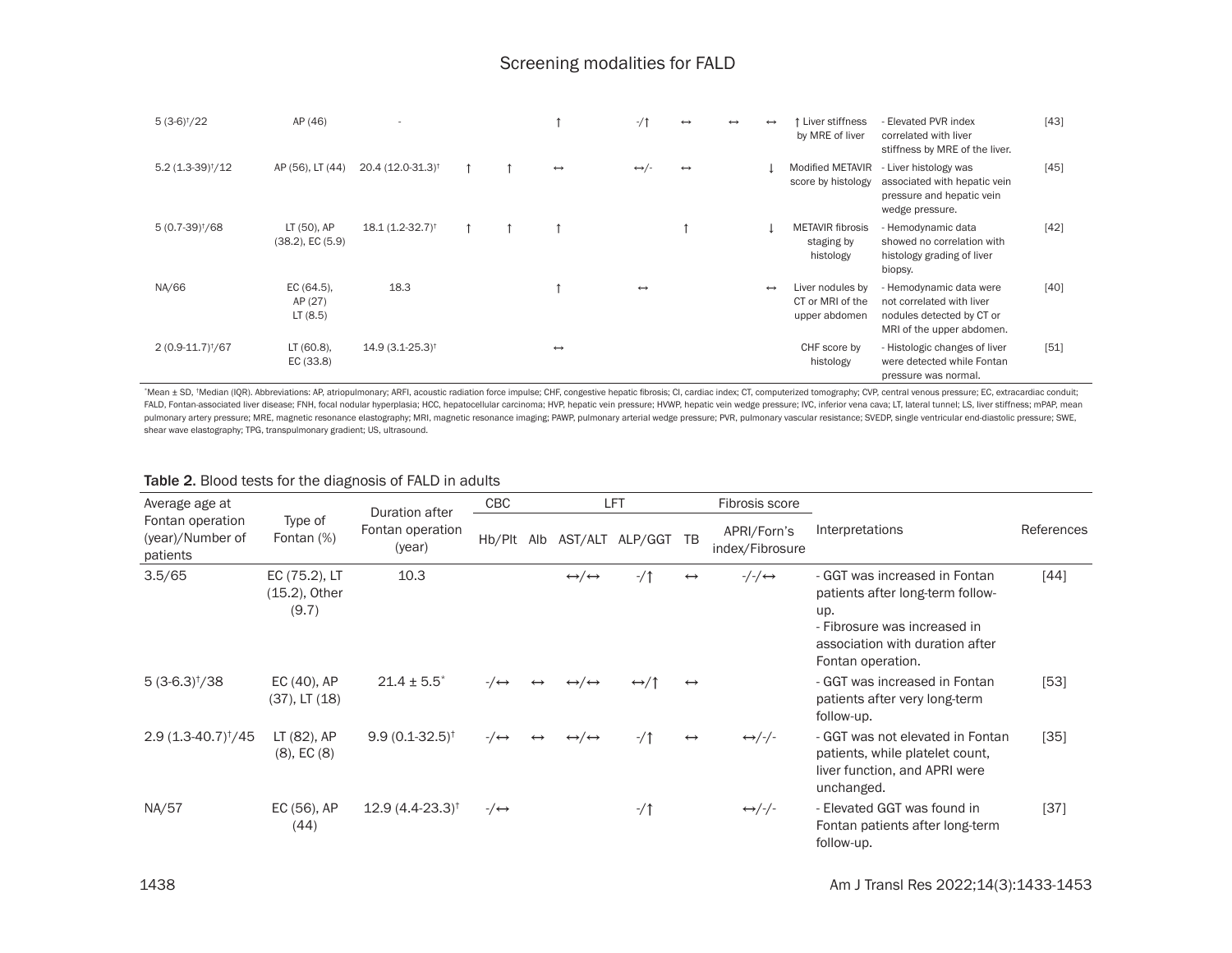| NA/152                       | EC (64.5), AP<br>$(27)$ , LT $(8.5)$                   | 18.3                         | -∕ ↔                              | $\leftrightarrow/\leftrightarrow$ | ↔⁄↑                               |                       |                                                       | - GGT was increased in Fontan<br>patients after very long-term<br>follow-up.                                                                        | $[40]$ |
|------------------------------|--------------------------------------------------------|------------------------------|-----------------------------------|-----------------------------------|-----------------------------------|-----------------------|-------------------------------------------------------|-----------------------------------------------------------------------------------------------------------------------------------------------------|--------|
| $2(0.9 - 11.7)^{\dagger}/74$ | LT (60.8), EC<br>(33.8)                                | $14.9(3.1 - 25.3)^{\dagger}$ | $\leftrightarrow/\leftrightarrow$ | $\leftrightarrow/\leftrightarrow$ | $\leftrightarrow$ /1              | $\leftrightarrow$     |                                                       | - Elevated GGT was found in<br>Fontan patients after long-term<br>follow-up.                                                                        | $[17]$ |
| $6(3-9)†/37$                 | AP (43), EC<br>$(30)$ , LT $(27)$                      | 22 (19-28) <sup>†</sup>      | $\leftrightarrow/\leftrightarrow$ | $\leftrightarrow/\leftrightarrow$ | $-1$                              | $\longleftrightarrow$ |                                                       | - GGT was increased in Fontan<br>patients after very long-term<br>follow-up.                                                                        | $[54]$ |
| $8(4-13)†/57$                | AP (66.7), BJ<br>$(22.7)$ , EC<br>$(5.3)$ , LT $(5.3)$ | $17(15-22)^{+}$              | $-\rightarrow$                    | $\leftrightarrow/\leftrightarrow$ | $-1$                              | $\leftrightarrow$     | $-1$ $\uparrow$                                       | - GGT and Forn's index were<br>increased in adult patients after<br>Fontan operation.                                                               | $[58]$ |
| $5(0.1-40.7)^{\dagger}/241$  | LT (53), AP<br>$(37)$ , EC $(2)$                       | $20.3(5.4 - 34.5)^{\dagger}$ | $-/\downarrow$                    |                                   | $-1$                              |                       |                                                       | - Thrombocytopenia<br>and elevated GGT were found in<br>Fontan patients after very long-<br>term follow-up.                                         | $[23]$ |
| $4(1-16)^{t}/59$             | EC (93), AP<br>(7)                                     | $18(11-34)^{+}$              | $-1$                              | $\uparrow$ /-                     | $-1$                              |                       | $\frac{1}{\sqrt{2}}$                                  | - Thrombocytopenia, elevated<br>AST and GGT were found in adult<br>Fontan patients, in association<br>with an increase in APRI and<br>Forn's index. | $[57]$ |
| $4.2 \pm 4.1^{\circ}/139$    | LT (71),<br>AP (35),<br>EC (33)                        | 0                            | $\leftrightarrow/\leftrightarrow$ | $\leftrightarrow/\leftrightarrow$ |                                   |                       | $\leftrightarrow/\leftrightarrow/\leftrightarrow$     | - During long-term follow-up,<br>Fontan patients developed<br>thrombocytopenia, as well as<br>increased AST and TB.                                 | $[51]$ |
|                              |                                                        | $11.5 \pm 4.7$               | $-/\downarrow$                    | $\uparrow$ /-                     |                                   | $\uparrow$            | $\frac{1}{\sqrt{2}}$                                  | - APRI and Forn's index were<br>associated with the duration<br>after Fontan operation.                                                             |        |
| $4(2-9)†/50$                 | AP (40),<br>LT(34)                                     | $22(16-26)^+$                | $\leftrightarrow$ / $\downarrow$  | $\leftrightarrow/\leftrightarrow$ | 1/1                               | $\leftrightarrow$     | $1/-/$ -                                              | - Thrombocytopenia, elevated<br>ALP and GGT were associated<br>with an increase in APRI after<br>long-term follow-up.                               | $[41]$ |
| $6.4(2.3-28.1)^{\dagger}/8$  | EC (37.5),<br>LT(37.5)                                 | $\circ$                      | $\leftrightarrow/\leftrightarrow$ |                                   | $\leftrightarrow/\leftrightarrow$ |                       | $\leftrightarrow/\!\leftrightarrow\!/\leftrightarrow$ | - Hemoconcentration.<br>thrombocytopenia, and cholesta-<br>sis were found in patients after<br>very long-term Fontan surgery.                       | $[56]$ |
|                              |                                                        | $21.1 \pm 4^*$               | $\frac{1}{\sqrt{2}}$              |                                   | 1/1                               | $\uparrow$            | $1/-/$ -                                              | - APRI was associated with the<br>duration after Fontan surgery.                                                                                    |        |
| $5.2 (1.3-39)†/27$           | AP (56),<br>LT(44)                                     | $20.4(12-31.3)^{\dagger}$    | $\leftrightarrow/\leftrightarrow$ | $\leftrightarrow/\leftrightarrow$ | $\leftrightarrow/\leftrightarrow$ | $\leftrightarrow$     | $-\frac{1}{2}$ $\leftrightarrow$                      | - Blood tests and Fibrosure were<br>normal in adult Fontan patients<br>after very long-term follow-up.                                              | $[45]$ |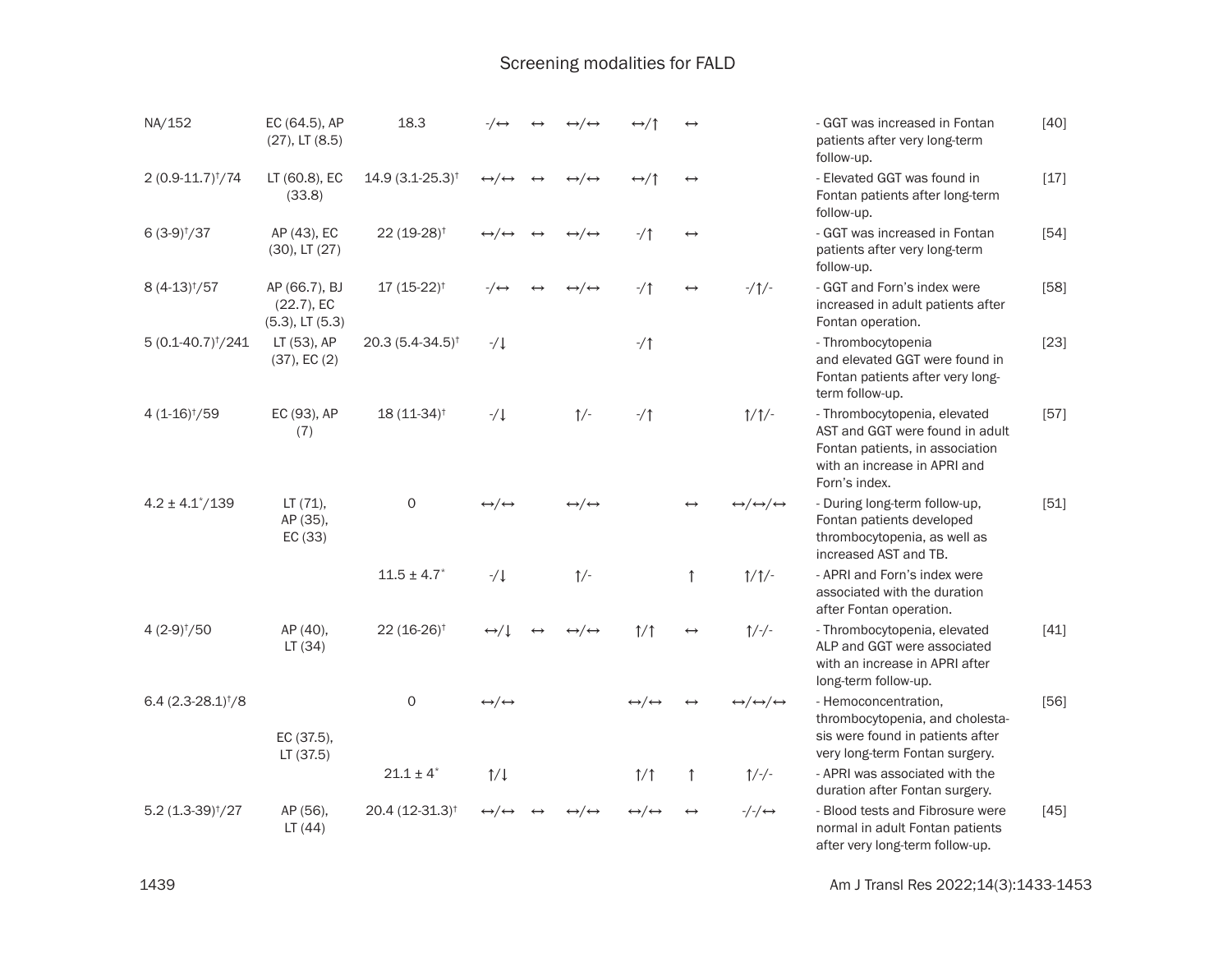| NA/67                    | LT (60),<br>EC $(36)$             | $14.9 \pm 4.5$ <sup>*</sup> | $\leftrightarrow/\leftrightarrow$ |                   | $\leftrightarrow/\leftrightarrow$     | $\leftrightarrow/\leftrightarrow$     | $\leftrightarrow$ |                                       | - Liver function, hemoglobin, and<br>platelet count were unchanged<br>in Fontan patients after long-<br>term follow-up. | $[52]$ |
|--------------------------|-----------------------------------|-----------------------------|-----------------------------------|-------------------|---------------------------------------|---------------------------------------|-------------------|---------------------------------------|-------------------------------------------------------------------------------------------------------------------------|--------|
| NA/14                    | <b>NA</b>                         | $24.7 \pm 6.2^*$            |                                   |                   | $\leftrightarrow/\leftrightarrow$     |                                       |                   | $-\frac{1}{\sqrt{2}} \leftrightarrow$ | - Liver enzymes and Fibrosure<br>were unchanged in patients very<br>long-term after Fontan operation.                   | [61]   |
| $5(0.7-39)^{\dagger}/68$ | LT (50),<br>AP (38.2),<br>EC(5.9) | $18.1 (1.2 - 32.7)^+$       |                                   |                   | $\leftrightarrow/\leftrightarrow$     | $\leftrightarrow$ / $\leftrightarrow$ | $\leftrightarrow$ |                                       | - Liver function test was normal<br>in adult Fontan patients.                                                           | [42]   |
| $3.6(1-29)†/26$          | <b>NA</b>                         | $10.5(4-17)^{+}$            | $\leftrightarrow/\leftrightarrow$ |                   | $\leftrightarrow/\leftrightarrow$     | $-\rightarrow$                        | $\leftrightarrow$ |                                       | - Liver function, hemoglobin, and<br>platelet count were unchanged<br>in Fontan patients after long-<br>term follow-up. | [36]   |
| $5(3-6)†/22$             | AP (46)                           | <b>Baseline</b><br>Post-op  | $-\rightarrow$                    | $\leftrightarrow$ | $\leftrightarrow$ / $\leftrightarrow$ | $\leftrightarrow$ / $\leftrightarrow$ | $\leftrightarrow$ | $\leftrightarrow$ /-/-                | - Liver function, platelet count,<br>and APRI score were unchanged                                                      | [43]   |
|                          |                                   | 2 yrs from baseline         | $-\rightarrow$                    | $\leftrightarrow$ | $\leftrightarrow/\leftrightarrow$     | $\leftrightarrow/\leftrightarrow$     | $\leftrightarrow$ | $\leftrightarrow$ /-/-                | in adult Fontan patients.                                                                                               |        |

\*Mean ± SD, †Median (IQR). Abbreviations: Alb, albumin; ALP, Alkaline phosphatase; ALT, alanine aminotransferase; AP, atriopulmonary; APRI, AST to Platelet Ratio Index; AST, aspartate aminotransferase; BJ, Bjork operation; CBC, complete blood count; EC, extracardiac conduit; GGT, gamma-glutamyl transferase; Hb, hemoglobin; LFT, liver function test; LT, lateral tunnel; Plt, platelet count; TB, total bilirubin.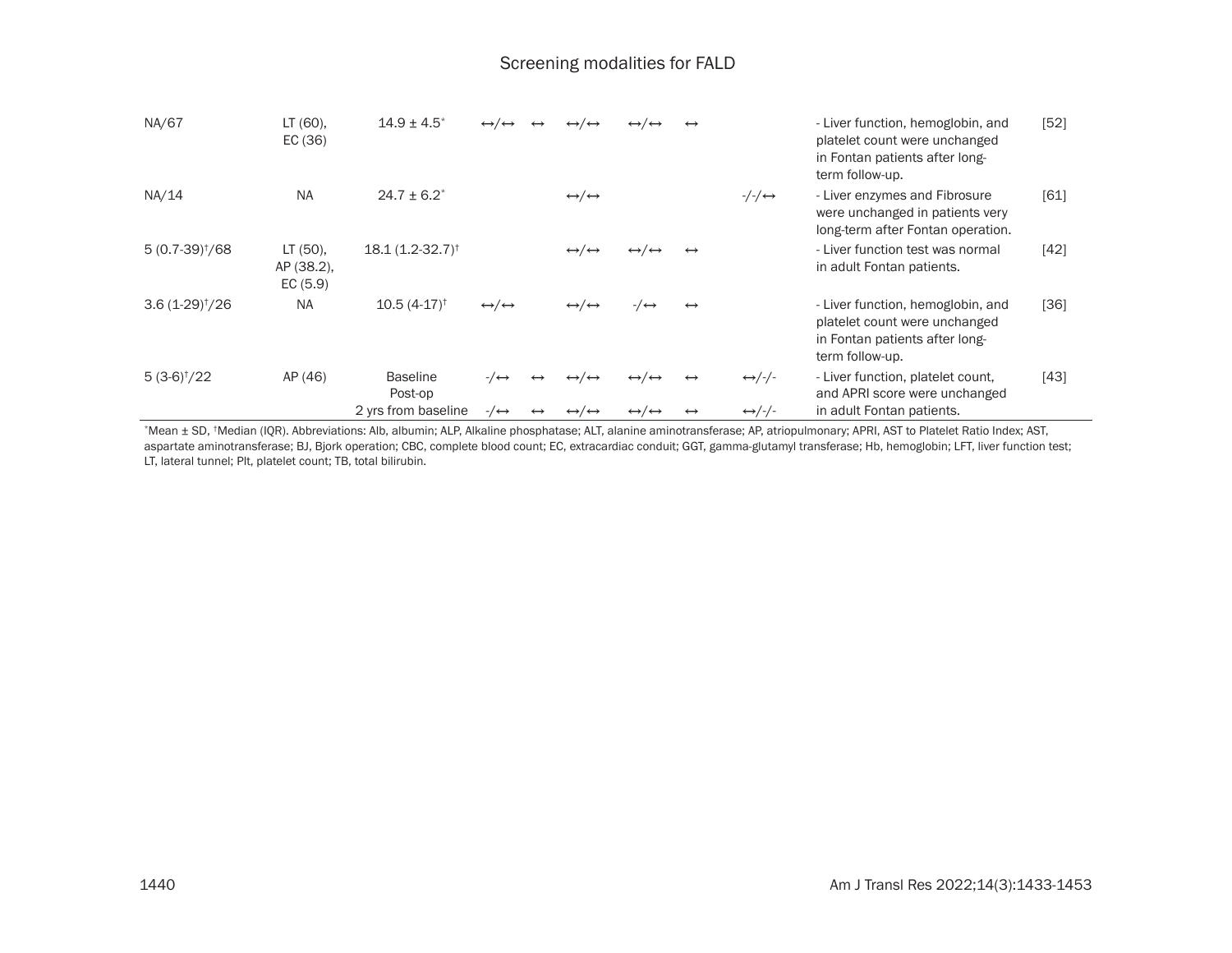| Average age at Fontan                    |                                             | Duration after                | CBC                                    |                   | LFT                                   |                                   |                   | Fibrosis score                 |                                                                                                                                                                |            |
|------------------------------------------|---------------------------------------------|-------------------------------|----------------------------------------|-------------------|---------------------------------------|-----------------------------------|-------------------|--------------------------------|----------------------------------------------------------------------------------------------------------------------------------------------------------------|------------|
| operation (years)/<br>Number of patients | Type of Fontan (%)                          | Fontan operation<br>(year)    | Hb/<br>Plt                             | Alb               | AST/ALT                               | ALP/<br>GGT                       | <b>TB</b>         | APRI/Forn's<br>index/Fibrosure | Interpretations                                                                                                                                                | References |
| $5.0 \pm 5.7^*/46$                       | EC (54.4), LT (30.4),<br>AP (15.2)          | $13.5 \pm 5^*$                | $-/\leftrightarrow$                    |                   | $\leftrightarrow/\leftrightarrow$     |                                   |                   | $\leftrightarrow$ /-/-         | - Total bilirubin was increased in Fontan<br>patients after long-term follow-up.                                                                               | [66]       |
| 3.5/80                                   | EC (75.2), LT (15.2),<br>Other (9.7)        | 10.3                          |                                        |                   | $\leftrightarrow/\leftrightarrow$     | $-1$                              | $\leftrightarrow$ | $-/-/1$                        | - GGT was increased in Fontan patients<br>after long-term follow-up.<br>- FibroSure was increased in association<br>with the duration of the Fontan operation. | $[44]$     |
| $4.9(1.2 - 15.8)^{\dagger}/51$           | LT (73), EC (27)                            | $4.6 \pm 2.3$ <sup>*</sup>    | $\leftrightarrow/\leftrightarrow$      |                   | $\leftrightarrow/\leftrightarrow$     |                                   | $\leftrightarrow$ |                                | - AST, ALT, and GGT were elevated after                                                                                                                        | $[15]$     |
|                                          |                                             | $11.2 \pm 3.2^*$              | $\leftrightarrow/\leftrightarrow$      | $\leftrightarrow$ | 1/1                                   | $-1$                              | $\leftrightarrow$ |                                | long-term Fontan operation.                                                                                                                                    |            |
| $5.4(1.3-29.3)†/64$                      | EC (76.6), LT (12.5),<br>KS (9.4), AP (1.5) | $12.1(2.8-20.9)$ <sup>†</sup> | $\leftrightarrow/\leftrightarrow$      |                   | 1/1                                   | $-1$                              |                   |                                | - Liver enzymes and GGT were elevated<br>after long-term Fontan surgery.                                                                                       | [38]       |
| 13.7 (5.9-16.8) <sup>†</sup> /22         | <b>NA</b>                                   | $9.6(1.0-12.9)^{\dagger}$     | $-1$                                   |                   | 1/1                                   | $-1$                              |                   | $1/-/$ -                       | - Thrombocytopenia, liver dysfunction, and<br>increased APRI were found in patients after<br>Fontan operation.                                                 | [49]       |
| NA/39                                    | LT (95), EC (5)                             | 0                             | $\leftrightarrow$<br>$\leftrightarrow$ |                   | $\leftrightarrow$                     |                                   | $\leftrightarrow$ | $-/-/-$                        | - FibroTest was increased in association                                                                                                                       | $[59]$     |
|                                          |                                             | $5.7 \pm 3.4^*$               | $\leftrightarrow/\leftrightarrow$      | $\leftrightarrow$ | $\leftrightarrow/\leftrightarrow$     | $\leftrightarrow/\leftrightarrow$ | $\leftrightarrow$ | $-/-/1$                        | with length of time after Fontan surgery.                                                                                                                      |            |
| $2.9(0.6-19)†/55$                        | EC (85), LT (15)                            | $10.1(0-17.4)$ <sup>†</sup>   |                                        |                   | $\leftrightarrow/\leftrightarrow$     |                                   | $\leftrightarrow$ |                                | - Liver function test was unchanged in<br>Fontan patients after long-term follow-up                                                                            | $[55]$     |
| $3.1(1.9-3.8)†/19$                       | EC (68), LT (16)                            | $5.4 \pm 4.1$                 | $\leftrightarrow$                      |                   | $\leftrightarrow$ / $\leftrightarrow$ |                                   | $\leftrightarrow$ |                                | - Blood tests were still normal after mid-<br>term follow-up in Fontan patients.                                                                               | [56]       |

#### Table 3. Blood tests for the diagnosis of FALD in children

\*Mean ± SD, †Median (IQR). Abbreviations: Alb, albumin; ALP, Alkaline phosphatase; ALT, alanine aminotransferase; AP, atriopulmonary; APRI, AST to Platelet Ratio Index; AST, aspartate aminotransferase; CBC, complete blood count; EC, extracardiac conduit; FALD, Fontan-associated liver disease; GGT, gamma-glutamyl transferase; Hb, hemoglobin; KS, Kawashima operation; LFT, liver function test; LT, lateral tunnel; Plt, platelet count; TB, total bilirubin.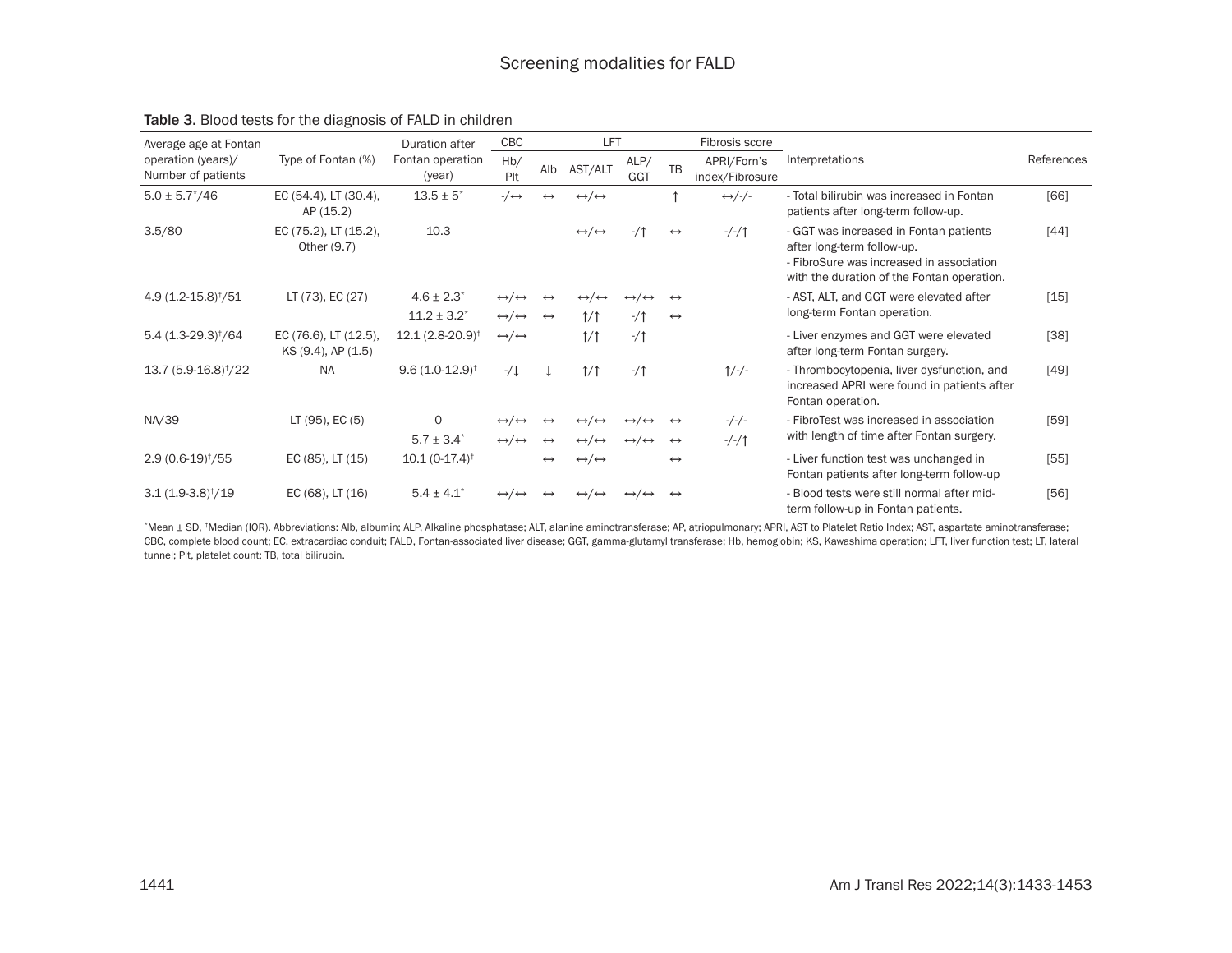detect the potential subtle changes associated with FALD. Second, FALD is multifactorial. The effects of duration after Fontan operation on FALD could be modified by other factors. Possibilities include the pressure in the Fontan circuit, the severity of underlying cardiac diseases and ischemic liver insults from cyanosis prior to the Fontan operation or decompensation of the hepatic arterial buffer response. According to the available data, no specific time course of FALD could be characterized. A summary of these findings in both pediatric and adult Fontan patients is shown in Tables 2, 3.

### Imaging for the screening of FALD

### *Ultrasound of the upper abdomen*

Ultrasound of the upper abdomen has been used as a screening modality for the diagnosis of FALD (Tables 4, 5). The most ominous presentation is the presence of heterogeneous parenchyma (16-92%), which was the most common finding in Fontan patients [29, 36, 40, 44, 55]. Other findings consist of signs of portal hypertension, cirrhosis and liver nodules [15, 40, 45, 56]. Some studies showed that heterogeneous parenchyma and cirrhosis, as detected by ultrasound of the liver, were associated with the duration of Fontan operation [50, 55]. It has also been shown that this modality could detect FALD earlier than the serum biomarkers [27, 62]. However, the weakness of this screening modality is that the interpretations can be somewhat subjective and rely on the experience of the radiologists. In addition, this procedure can be difficult to perform in obese patients. Although reports currently available suggest that ultrasound scans of the upper abdomen are a particularly useful modality for the tentative screening of Fontan patients, it still lacks the delineated, detailed findings that are necessary for the establishment of the timescale of the progression of the disease, and thus it is not sufficiently reliable for use as an early diagnostic tool.

## *Computerized tomography (CT) scans or magnetic resonance imaging (MRI) of the upper abdomen for the diagnosis of FALD*

The use of CT scans or MRI of the upper abdomen are non-invasive modalities capable of the detection of liver diseases, and the findings can be more delineating and detailed than those from ultrasound. However, due to the risk from exposure to the x-ray beams and contrast media, CT scans are not frequently used in children. The most common finding in CT scans or MRI of the upper abdomen in both children and adult Fontan patients is parenchymal enhancement (68-98%) which corresponds to mosaic, reticular, or nutmeg-liver patterns [10, 23, 24, 36, 53-55]. The other common findings are cirrhosis (26-73%) and portal hypertension (18- 40%) [23, 24, 36, 41, 51, 53-55]. Interestingly, liver nodules have been frequently discovered in Fontan patients [10, 24, 39-41, 51, 53-55, 63]. Liver nodules present as multiple, regenerative arterial hyper-enhanced masses located in the periphery. A number of studies reported that CT scans or MRI of the upper abdomen could potentially detect the presence of liver nodules [10, 24, 53, 54, 63]. Liver nodules were detected in 6.1% of cases using ultrasound, while 31.8% and 39.6% were detected by CT scans and MRI, respectively [43]. In addition, it has been shown that the nodules detected by CT scans or MRI of the upper abdomen were associated with the time elapsed after Fontan surgery [10, 40, 51], and show a strong correlation with abnormal liver histology [10, 41].

In some studies, however, inconsistent findings have been reported. In adult Fontan patients, it has been shown that liver abnormalities detected by CT scans or MRI of the upper abdomen did not show a correlation with the presence of liver fibrosis evidenced by histology [23]. Additionally, the benign nodules in post-Fontan patients could be demonstrated by MRI as washed-out lesions, presenting in a similar fashion to HCC features [39]. The reports pertinent to the CT scans and MRI of the upper abdomen in children and adult Fontan patients are summarized in Table 6.

Although CT scans or MRI of the upper abdomen could be essential tools for the diagnosis of cirrhosis, liver nodules and HCC, a liver biopsy should always be performed in the case of suspected HCC. The imaging studies cannot be substitutes for liver biopsy because of the radiographic findings of liver nodules, which sometimes mimic HCC. Furthermore, conven-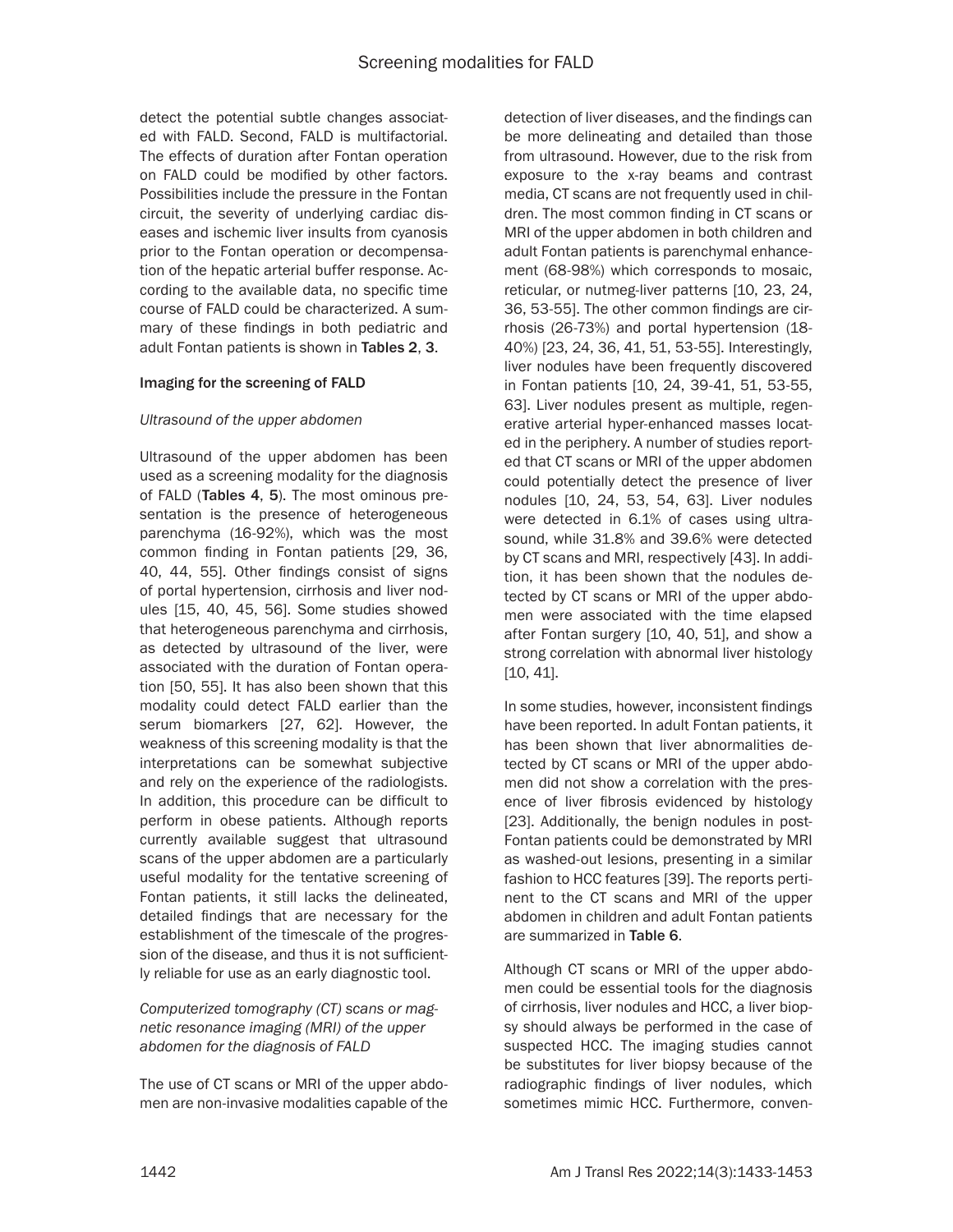| Average age at                                   | Type of                              | Duration after                |                                           | U/S upper abdomen |                     |                        |                         | Ultrasound liver elastography    |                                     |                                                                                                                                                                                                          |            |
|--------------------------------------------------|--------------------------------------|-------------------------------|-------------------------------------------|-------------------|---------------------|------------------------|-------------------------|----------------------------------|-------------------------------------|----------------------------------------------------------------------------------------------------------------------------------------------------------------------------------------------------------|------------|
| Fontan operation<br>(year)/Number of<br>patients | Fontan<br>(%)                        | Fontan<br>operation<br>(year) | Heterogeneous Portal<br>parenchyma<br>(%) | HT<br>(%)         | Cirrhosis<br>$(\%)$ | Liver<br>nodule<br>(%) | Type<br>(Machine)       | Liver stiffness                  | Histology                           | Interpretations                                                                                                                                                                                          | References |
| 2.9 (1.3-40.7) <sup>†</sup> /45                  | LT (82),<br>AP (8),<br>EC(8)         | $9.9(0.1-32.5)^{\dagger}$     |                                           |                   |                     |                        | TE (Echosens)           | $21.4 \pm 10.8^{\ddagger}$       | ↑ Centrilobular<br>fibrosis         | - Liver stiffness measured by TE<br>was associated with centrilobular<br>fibrosis.                                                                                                                       | $[35]$     |
| $3.6(1-29)†/26$                                  | <b>NA</b>                            | $10.5(4-17)^{+}$              | $+ (92)$                                  |                   |                     |                        | TE (Echosens)           | $18.2 \pm 3.3^{\ddagger}$        |                                     | - Liver ultrasound demonstrated<br>heterogeneous parenchyma.<br>- Liver stiffness was increased.<br>but was not correlated with the<br>duration of surgery.                                              | $[36]$     |
| $6.4(2.3-28.1)†/5$                               | EC (37.5),<br>LT(37.5)               | $21.1 \pm 4^*$                | $+ (40)$                                  | $+ (20)$          |                     | $+ (60)$               | Fibroscan<br>(Echosens) | 22.4 (17.3-36.3) <sup>‡</sup>    |                                     | - Heterogeneous parenchyma and<br>liver nodules were detected by<br>ultrasound in about half of Fontan<br>patients.<br>- Liver stiffness was associated<br>with the duration of the Fontan<br>operation. | [56]       |
| $5(3-6.3)†/38$                                   | EC (40),<br>AP (37),<br>LT(18)       | $21.4 \pm 5.5^*$              | $+ (16)$                                  |                   |                     |                        | TE (Fibroscan<br>502)   | 22.5 (8.8-45.7) <sup>‡</sup>     | t collagen<br>proportionate<br>area | - Heterogeneous parenchyma<br>was associated with collagen<br>deposition in the liver.<br>- Liver stiffness was not correlated<br>with the histology.                                                    | $[53]$     |
| $11.3 \pm 5.1^*/49$                              | EC (61.2),<br>LT (26.5),<br>AP (8.2) | $14.8 \pm 7.1$ <sup>*</sup>   |                                           |                   |                     |                        | ARFI (Siemen<br>Acuson) | $2.64 \pm 0.81^{**}$             |                                     | - Liver ultrasound was not<br>sufficiently sensitive to detect liver<br>nodules.<br>- Liver stiffness was increased in<br>Fontan patients.                                                               | $[63]$     |
| $4(1-16)^{+}/59$                                 | EC (93),<br>AP (7)                   | $18(11-34)$ <sup>†</sup>      |                                           |                   |                     |                        | SWE (Philips<br>iU22)   | $9.1(3.9-18.5)^{*}$<br>(METAVIR) |                                     | - Liver stiffness was correlated<br>with the duration of the Fontan<br>operation.                                                                                                                        | $[57]$     |
| NA/14                                            | <b>NA</b>                            | $24.7 \pm 6.2$ <sup>*</sup>   |                                           |                   |                     |                        | SWE (GE<br>LOGIQ E9)    | $13.58 \pm 1.82^{\ddagger}$      | Not correlated<br>with CHF score    | - Liver stiffness was not correlated<br>with the histology.                                                                                                                                              | [61]       |
| $2(0.9 - 11.7)^{\dagger}/74$                     | $LT(61)$ ,<br>EC(34)                 | $14.9(3.1 - 25.3)^{+}$        | $+ (50)$                                  |                   |                     |                        |                         |                                  | ↑ High-grade<br>CHF score           | - Heterogeneous parenchyma on<br>liver ultrasound was associated<br>with a high-grade CHF score.                                                                                                         | $[17]$     |

\*Mean ± SD, \*Median (IQR). \*Liver stiffness in kPa, \*\*Liver stiffness in m/s. Abbreviations: AP, atriopulmonary; ARFI, acoustic radiation force impulse; CD, collagen deposit; CHF, congestive hepatic fibrosis; EC, extracard hypertension; kPa, kilopascal; LT, lateral tunnel; SWE, shear wave elastography; TE, transient elastography; U/S, ultrasound.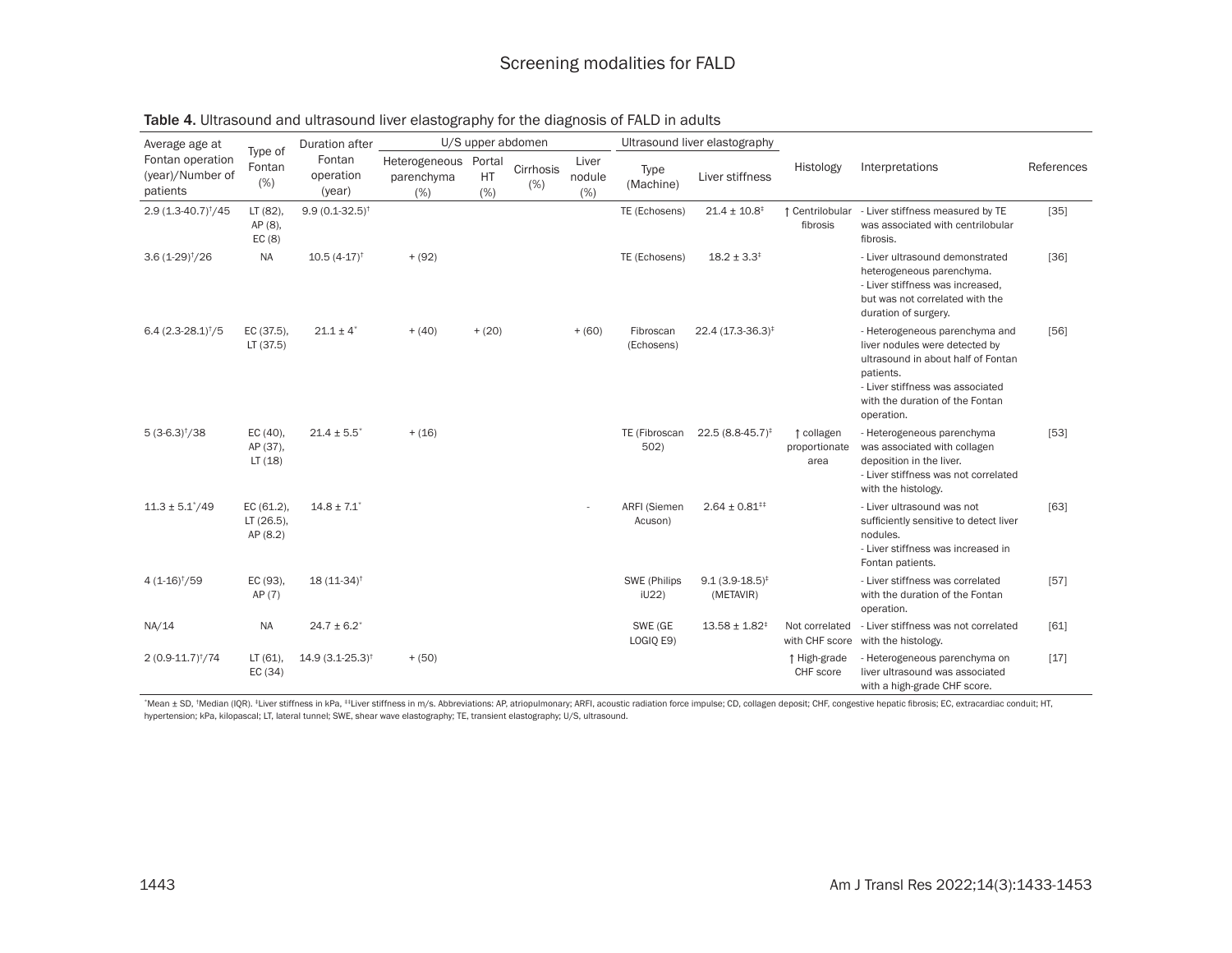| Average age at                                   |                                                 | Duration                            |                                     |          | U/S upper abdomen        |                          |                                  | Ultrasound liver elastography                                  |           |                                                                                                                                                                                                                                                                 |            |
|--------------------------------------------------|-------------------------------------------------|-------------------------------------|-------------------------------------|----------|--------------------------|--------------------------|----------------------------------|----------------------------------------------------------------|-----------|-----------------------------------------------------------------------------------------------------------------------------------------------------------------------------------------------------------------------------------------------------------------|------------|
| Fontan operation<br>(year)/Number of<br>patients | Type of<br>Fontan<br>(%)                        | after Fontan<br>operation<br>(year) | Heterogeneous<br>parenchyma<br>(% ) | $HT$ (%) | Portal Cirrhosis<br>(% ) | Liver<br>nodules<br>(% ) | Type<br>(machine)                | Liver stiffness                                                | Histology | Interpretations                                                                                                                                                                                                                                                 | References |
| $3.1(1.9-3.8)†/11$                               | EC (68),<br>LT(16)                              | $5.4 \pm 4.1$ <sup>*</sup>          | $+ (27)$                            | $+ (18)$ |                          |                          | Fibroscan<br>(Echosens)          | 14.6 (7.1-24.2) <sup>‡</sup>                                   |           | - Less than one-third of Fontan<br>patients had ultrasonographic<br>changes.<br>- Liver stiffness measured by<br>Fibroscan was associated with the<br>duration of Fontan operation.                                                                             | $[56]$     |
| 3.5/117                                          | EC (75.2),<br>$LT(15.2)$ ,<br>Other (9.7)       | 10.3                                | $+ (71)$                            | $+ (33)$ | $+ (15)$                 |                          | Fibroscan<br>(Echosens)          | 28 <sup>‡</sup>                                                |           | - Heterogeneous parenchyma is the<br>most common finding detected by<br>liver ultrasound.<br>- Liver stiffness measured by<br>Fibroscan was associated with the<br>duration of Fontan operation.                                                                | $[44]$     |
| NA/152                                           | EC (64.5),<br>AP (27)<br>LT(8.5)                | 18.3                                | $+ (70)$                            |          | $+ (54)$                 | $+ (30)$                 | Fibroscan<br>(Echosens)          | $26.2*$                                                        |           | - Heterogeneous parenchyma and<br>cirrhosis were common features<br>in FALD.<br>- Liver stiffness measured by<br>Fibroscan was increased after<br>very long-term follow-up in Fontan<br>patients.                                                               | $[40]$     |
| NA/39                                            | LT (95),<br>EC(5)                               | $5.7 \pm 3.4^*$                     |                                     |          |                          |                          | Fibroscan<br>(Echosens)          | $2.9 \pm 1.0^{+1}$                                             |           | - Liver stiffness measured by<br>Fibroscan was increased after<br>mid-term follow-up.                                                                                                                                                                           | $[59]$     |
| $13.7(5.9-16.8)^{\dagger}/22$                    | <b>NA</b>                                       | $9.6(1.0-12.9)$ <sup>†</sup>        |                                     |          |                          |                          | TE (Echosens)                    | $18.6^{\ddagger}$                                              |           | - Liver stiffness measured by TE<br>was increased in Fontan patients<br>but was not correlated with age at<br>Fontan or duration of surgery.                                                                                                                    | $[49]$     |
| $5.04 \pm 5.74^*/46$                             | EC (54.4),<br>LT(30.4),<br>AP (15.2)            | $13.5 \pm 5^*$                      |                                     |          |                          |                          | TE (Echosens)                    | $21.1 \pm 8.0^{\ddagger}$                                      |           | - Liver stiffness measured by TE<br>was increased in Fontan patients<br>and<br>correlated with age at Fontan<br>operation.                                                                                                                                      | $[66]$     |
| $2(1-16)†/40$                                    | EC (62.5),<br>LT(37.5)                          | $1-5$<br>$5 - 10$<br>$>10$          | $+ (6)$<br>$+ (22)$<br>$+ (50)$     |          | $+ (6)$<br>$+ (29)$      |                          | <b>ARFI (Siemens-</b><br>Acuson) | $2.1 \pm 0.2^{++}$<br>$2.1 \pm 0.3^{++}$<br>$2.2 \pm 0.7^{++}$ |           | - Heterogeneous parenchyma and<br>cirrhosis detected by<br>liver ultrasound were increased in<br>association with the duration of<br>Fontan operation.<br>- ARFI was elevated in all Fontan<br>patients and was not correlated<br>with the duration of surgery. | $[50]$     |
| 5.4/64                                           | EC (76.6),<br>LT(12.5),<br>KS (9.4),<br>AP(1.5) | 12.1                                |                                     |          |                          |                          | <b>ARFI (Siemens-</b><br>Acuson) | $1.95^{+1}$                                                    |           | - Liver stiffness measured by ARFI<br>was increased in Fontan patients.                                                                                                                                                                                         | $[38]$     |

## Table 5. Ultrasound and ultrasound liver elastography for the diagnosis of FALD in children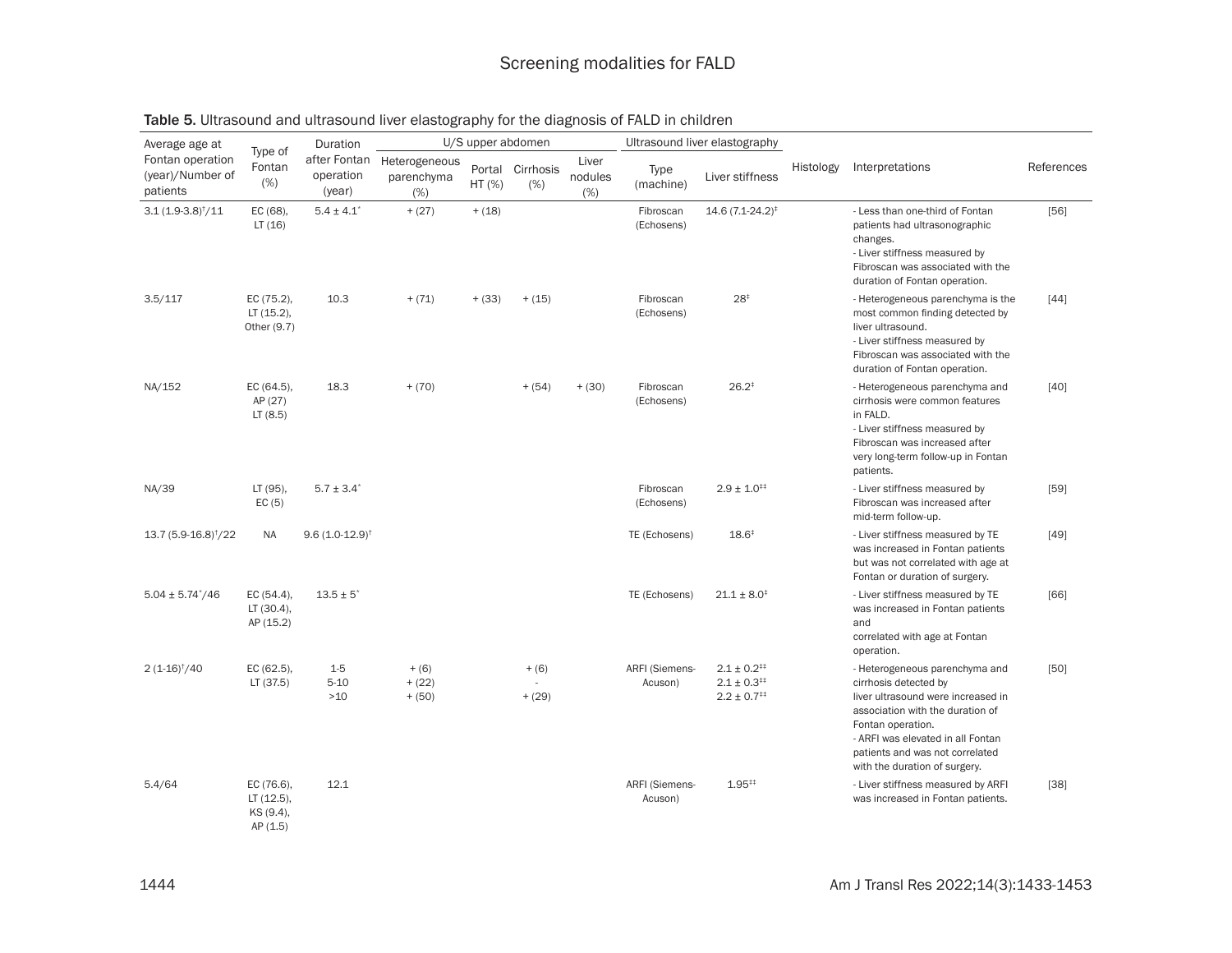| 33.5 (18-52) <sup>†</sup> /18 | <b>NA</b>             | $-24-72$ hr<br>- prior D/C<br>- 6 mo  |                                              |          |                                             |                                                              | SWE (Siemens-<br>Acuson) | $2.28 \pm 0.31^{+1}$<br>$2.22 \pm 0.38^{+1}$<br>$2.08 \pm 0.24^{+1}$ |                                                   | - Liver stiffness measured by SWE<br>was increased immediately after<br>Fontan operation and persisted for<br>at least 6 months.                                                 | [67]   |
|-------------------------------|-----------------------|---------------------------------------|----------------------------------------------|----------|---------------------------------------------|--------------------------------------------------------------|--------------------------|----------------------------------------------------------------------|---------------------------------------------------|----------------------------------------------------------------------------------------------------------------------------------------------------------------------------------|--------|
| NA/41                         | <b>NA</b>             | $11 \pm 6^*$                          |                                              |          |                                             |                                                              | SWE (US-SWE<br>system)   | $15.6^{\ddagger}$                                                    | Cirrhosis<br>$(20\%),$<br>Liver fibrosis<br>(70%) | - Liver stiffness measured by SWE<br>was associated with cirrhosis and<br>liver fibrosis examined by histology<br>but was not correlated with the<br>duration of Fontan surgery. | $[34]$ |
| $4.9(1.2 - 15.8)^{+}/51$      | $LT(73)$ ,<br>EC (27) | $4.6 \pm 2.3^*$<br>$12.5 \pm 3.1^*$   | $+ (51)$                                     | $+ (44)$ | $+ (77)$                                    |                                                              |                          |                                                                      |                                                   | - In the majority of Fontan patients<br>with long-term follow-up, the liver<br>ultrasound showed heterogeneous<br>parenchyma and cirrhosis.                                      | $[15]$ |
| $2.9(0.6-19)†/55$             | EC (85),<br>LT(15)    | $0-5$<br>$5 - 10$<br>$10 - 15$<br>>15 | $+ (17)$<br>$+ (60)$<br>$+ (65)$<br>$+ (75)$ |          | $+ (8)$<br>$+ (20)$<br>$+ (55)$<br>$+ (63)$ | $\overline{\phantom{a}}$<br>$+ (27)$<br>$+ (60)$<br>$+ (38)$ |                          |                                                                      |                                                   | - Heterogeneous parenchyma and<br>cirrhosis detected by liver<br>ultrasound were associated with<br>the duration of Fontan operation.                                            | [55]   |

\*Mean ± SD, \*Median (IQR). \*Liver stiffness in kPa, \*\*Liver stiffness in m/s. Abbreviations: AP, atropulmonary; ARFI, acoustic radiation force impulse; D/C, discharge; EC, extracardiac conduit; HT, hypertension; kPa, kilop tunnel; SWE, shear wave elastography; TE, transient elastography; U/S, ultrasound.

Table 6. Computerized tomography (CT) scan or magnetic resonance imaging (MRI) of upper abdomen for the diagnosis of FALD in children and adults

| Average age at                                   |                                | Duration after              |                        |                                   | Major Findings   |                    |                         |                                                                    |                                                                                                                             |            |
|--------------------------------------------------|--------------------------------|-----------------------------|------------------------|-----------------------------------|------------------|--------------------|-------------------------|--------------------------------------------------------------------|-----------------------------------------------------------------------------------------------------------------------------|------------|
| Fontan operation<br>(year)/Number of<br>patients | Type of<br>Fontan<br>(%)       | Fontan<br>operation (year)  | Modality<br>(N)        | Parenchymal<br>enhancement<br>(%) | Cirrhosis<br>(%) | Portal<br>$HT$ (%) | Liver<br>nodules<br>(%) | Histology                                                          | Interpretations                                                                                                             | References |
| Children                                         |                                |                             |                        |                                   |                  |                    |                         |                                                                    |                                                                                                                             |            |
| $2.9(0.6-19)†/55$                                | EC (85),<br>LT(15)             | $10.1(0-17.4)$ <sup>†</sup> | $CT(17)$ ,<br>MRI (3)  | $+ (74)$                          | $+ (26)$         |                    | $+ (21)$                |                                                                    | - Parenchymal enhancement in the<br>portal phase was found in most<br>Fontan patients after long-term<br>follow-up.         | $[55]$     |
| Adults                                           |                                |                             |                        |                                   |                  |                    |                         |                                                                    |                                                                                                                             |            |
| $4(2-9)†/50$                                     | AP (40),<br>LT(34)             | $22(16-26)^{\dagger}$       | MRI (50)               |                                   | $+ (68)$         | $+ (32)$           | $+ (26)$                | HCC by liver<br>biopsy                                             | - MRI of the upper abdomen could<br>detect HCC features that correlated<br>with liver biopsy.                               | $[41]$     |
| NA/30                                            | <b>NA</b>                      | $20(8-29)$ <sup>†</sup>     | MRI (30)               |                                   |                  |                    | (97)                    | + washout HCC by liver<br>biopsy (atypical<br>nodules: HCC<br>50%) | - Benign nodules in post-Fontan<br>patients could show HCC features<br>in MRI.                                              | [39]       |
| $6(3-9)†/37$                                     | AP (43),<br>EC (30),<br>LT(27) | $22(19-28)$ <sup>†</sup>    | $CT(21)$ ,<br>MRI (16) | $+ (86)$                          | $+ (73)$         | $+ (30)$           | $+ (46)$                |                                                                    | - CT or MRI of the upper abdomen<br>was a sensitive tool for the detection<br>of liver abnormalities in Fontan<br>patients. | [54]       |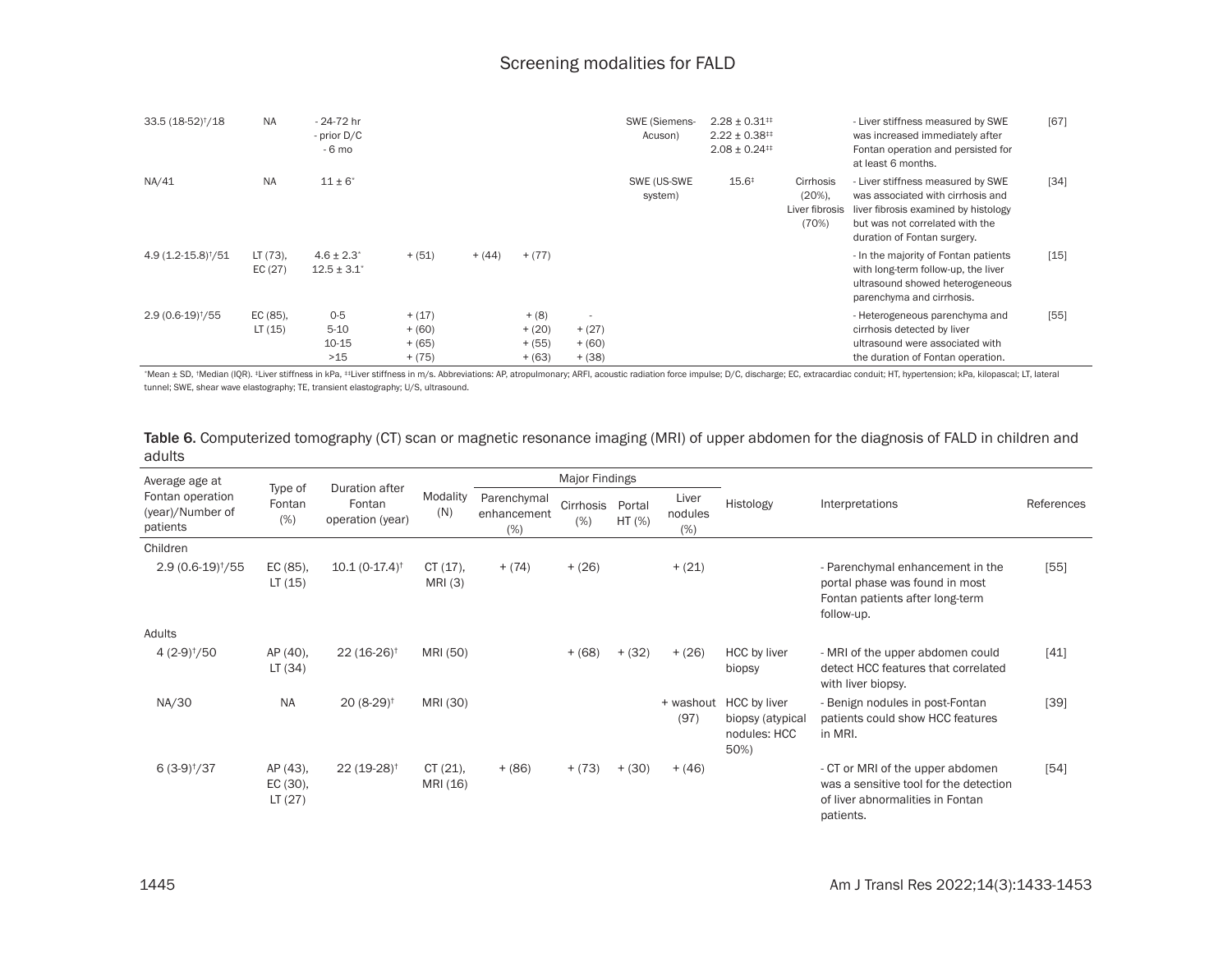| NA/130                      | EC (64),<br>AP (28)<br>LT(8)        | 18.3                             | MRI (93),<br>CT(37)    |           |            |          | $+ (47.7)$ | <b>HCC</b> by liver<br>biopsy (28.5%<br>of hypervascular<br>wash out lesion<br>in CT or MRI) | - CT or MRI of the upper abdomen<br>could detect liver nodules which<br>were associated with time post-<br>Fontan operation > 10 years.<br>- Liver nodules which are highly<br>suspicious of HCC should be<br>investigated by a liver biopsy. | [40]   |
|-----------------------------|-------------------------------------|----------------------------------|------------------------|-----------|------------|----------|------------|----------------------------------------------------------------------------------------------|-----------------------------------------------------------------------------------------------------------------------------------------------------------------------------------------------------------------------------------------------|--------|
| $4(2-6.8)†/145$             | <b>NA</b>                           | $19(17-23)^{+}$                  | CT(11),<br>MRI (19)    | $\ddot{}$ |            |          | $\ddot{}$  |                                                                                              | - CT or MRI of the upper abdomen<br>could potentially detect<br>Fontan-associated liver disease.                                                                                                                                              | [24]   |
| $5(0.1-40.7)^{\dagger}/241$ | LT (53),<br>AP (37),<br>EC(2)       | $20.3(5.4-34.5)$ <sup>†</sup>    | $CT(45)$ ,<br>MRI (9)  | $+ (98)$  | $+ (50)$   | $+ (40)$ |            | Not correlated<br>with imaging                                                               | - There was no correlation between<br>liver abnormalities on CT/MRI and<br>liver fibrosis by histology.                                                                                                                                       | $[23]$ |
| $5(3-6.3)†/38$              | EC (40),<br>AP (37)                 | $21.4 \pm 5.5^*$                 | $CT(8)$ ,<br>MRI (30)  | $+ (87)$  | $\ddot{}$  | $+ (18)$ | $+ (24)$   |                                                                                              | - Parenchymal enhancement on CT<br>of the upper abdomen was the most<br>common liver abnormality in Fontan<br>patients.                                                                                                                       | $[53]$ |
| $11.3 \pm 5.1^*/49$         | EC (61.2),<br>LT (26.5),<br>AP(8.2) | $14.8 \pm 7.1$                   | $CT(44)$ ,<br>MRI (48) |           |            |          | $+ (31.8)$ |                                                                                              | - In one-third of Fontan patients, liver<br>nodules were detected by CT scan.                                                                                                                                                                 | $[63]$ |
| 13 (10-35) <sup>†</sup> /26 | <b>NA</b>                           | $10.5(4-17)^{+}$                 | CT(19)                 | $+ (68)$  | $+ (32)$   |          |            |                                                                                              | - After long-term follow-up,<br>CT of the upper abdomen showed<br>liver parenchyma enhancement or<br>cirrhosis in most Fontan patients.                                                                                                       | $[36]$ |
| $4.2 \pm 4.1^{\circ}/139$   | $LT(71)$ ,<br>AP (35),<br>EC (33)   | 0<br>$11.5 \pm 4.7$ <sup>*</sup> | CT (139)               |           | $+ (25.9)$ |          | $+ (2.9)$  |                                                                                              | - Cirrhosis and liver nodules detected<br>by CT of the upper abdomen were<br>associated with the duration of<br>Fontan operation.                                                                                                             | [51]   |
| NA/12                       | EC(100)                             | 14.1 (6.9-26.4) <sup>†</sup>     | CT(12)                 | $+ (67)$  |            | $+ (17)$ |            | Liver fibrosis<br>and cirrhosis by<br>liver biopsy                                           | - All hypervascular nodules detected<br>by CT of the upper abdomen were<br>associated with cirrhosis.<br>- Liver fibrosis and cirrhosis were<br>associated with the duration of<br>Fontan operation.                                          | $[10]$ |

\*Mean ± SD, †Median (IQR). Abbreviations: AP, atriopulmonary; CT, computerized tomography; EC, extracardiac conduit; HCC, hepatocellular carcinoma; HT, hypertension; IVC, inferior vena cava; LT, lateral tunnel; MRI, magnetic resonance imaging.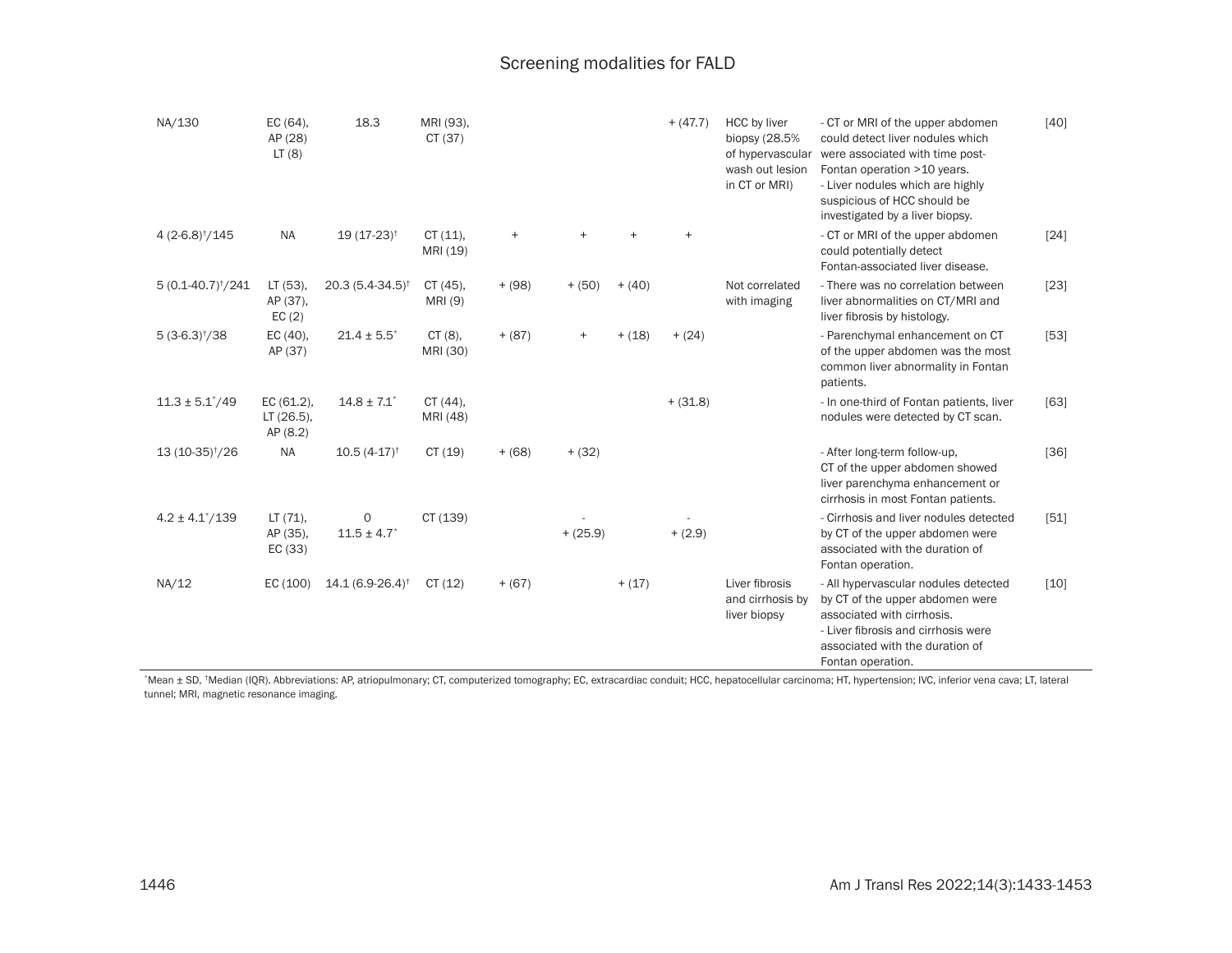tional CT scans and MRI, as well as ultrasound, of the upper abdomen could detect liver diseases only when the anatomical changes have already occurred. These imaging studies may not be ideal screening tools for detection of the early phase of FALD.

### Modalities to assess liver fibrosis in FALD

### *Ultrasound liver elastography*

Recently, ultrasound liver elastography has been introduced as a new modality for early screening. It is used to measure liver stiffness in order to detect fibrosis in cases of chronic liver disease [34, 64, 65]. A number of studies demonstrated that an increase in liver stiffness detected by Fibroscan [40, 59, 66] or shear wave elastography [38, 63, 67, 68] was an indicator of FALD in both children and adult Fontan patients. In addition, many studies reported that liver stiffness was associated with the duration of the Fontan operation [38, 40, 44, 56, 57, 59, 63, 66, 67], and a strong correlation was shown between the progression of liver fibrosis in children [34] and adults following Fontan surgery [35]. However, a number of studies reported otherwise. The inconsistent findings showed that liver stiffness measured by ultrasound elastography was not associated with the time after Fontan surgery and liver fibrosis [34, 36, 49, 50]. A summary of findings from these reports are shown in Tables 4, 5.

Since both congestion and fibrosis affect liver stiffness, it is unavoidable that both factors are assessed by ultrasound liver elastography. Unlike other chronic liver diseases, congestive hepatopathy is concomitant with FALD. Liver stiffness increases immediately after Fontan operation due to liver congestion [67]. In addition, liver congestion might deteriorate when a patient develops heart failure. So theoretically, ultrasound liver elastography is not applicable for the screening of FALD and in addition there are currently no cut off values in this area for FALD.

# *Magnetic resonance elastography (MRE) of the liver*

Magnetic resonance elastography (MRE) has been proposed as a novel modality that could be implemented as a highly sensitive tool for the early screening and evaluation of FALD [37, 69]. It offers a higher reliability than ultrasound as regards liver elastography in obese and ascites patients [70, 71]. The use of MRE in adult Fontan patients has demonstrated that elevated liver stiffness is associated with GGT, creatinine level, MELD score, and MELD-XI score [41]. In addition, studies have found that liver stiffness shows a correlation with central venous hypertension, increased Fontan pressure, pulmonary vascular resistance, and a reduction in cardiac output [37, 41, 43]. MRE has also been shown to be associated with length of time after the Fontan operation [18, 37, 41, 72]. A summary of reports on the MRE of the liver in Fontan patients is shown in Table 7.

Despite those promising reports, it is still not possible to distinguish clearly between liver congestion and liver fibrosis in the liver stiffness measured by MRE [69, 73]. Currently, there is only one study which showed a correlation between liver stiffness and histological changes by total fibrosis score [41]. Further studies to confirm the usefulness of MRE are still needed. In addition, cost and availability issues are practical concerns in the implementation of its use as a screening tool in post-Fontan patients.

# Hepatocellular carcinoma in patients with FALD

The most serious complication of FALD is liver malignancy. In 2018, the prevalence of HCC in patients with FALD worldwide was discovered to be about 1.3% [74]. The study demonstrated that patients who were asymptomatic when HCC was detected appeared to have a better prognosis than those who were symptomatic [29]. So, all Fontan patients with severe liver fibrosis or cirrhosis should be recruited onto HCC surveillance programs and monitored for development of the disease. Unfortunately, the hallmark features of HCC from a CT scan which include arterial contrast-enhancing lesions and washout appearance in portal venous and delay phases could also indicate regenerative nodular hyperplasia, benign liver nodules. In these cases, MRI with hepatocyte-specific contrast media could differentiate HCC from benign lesions.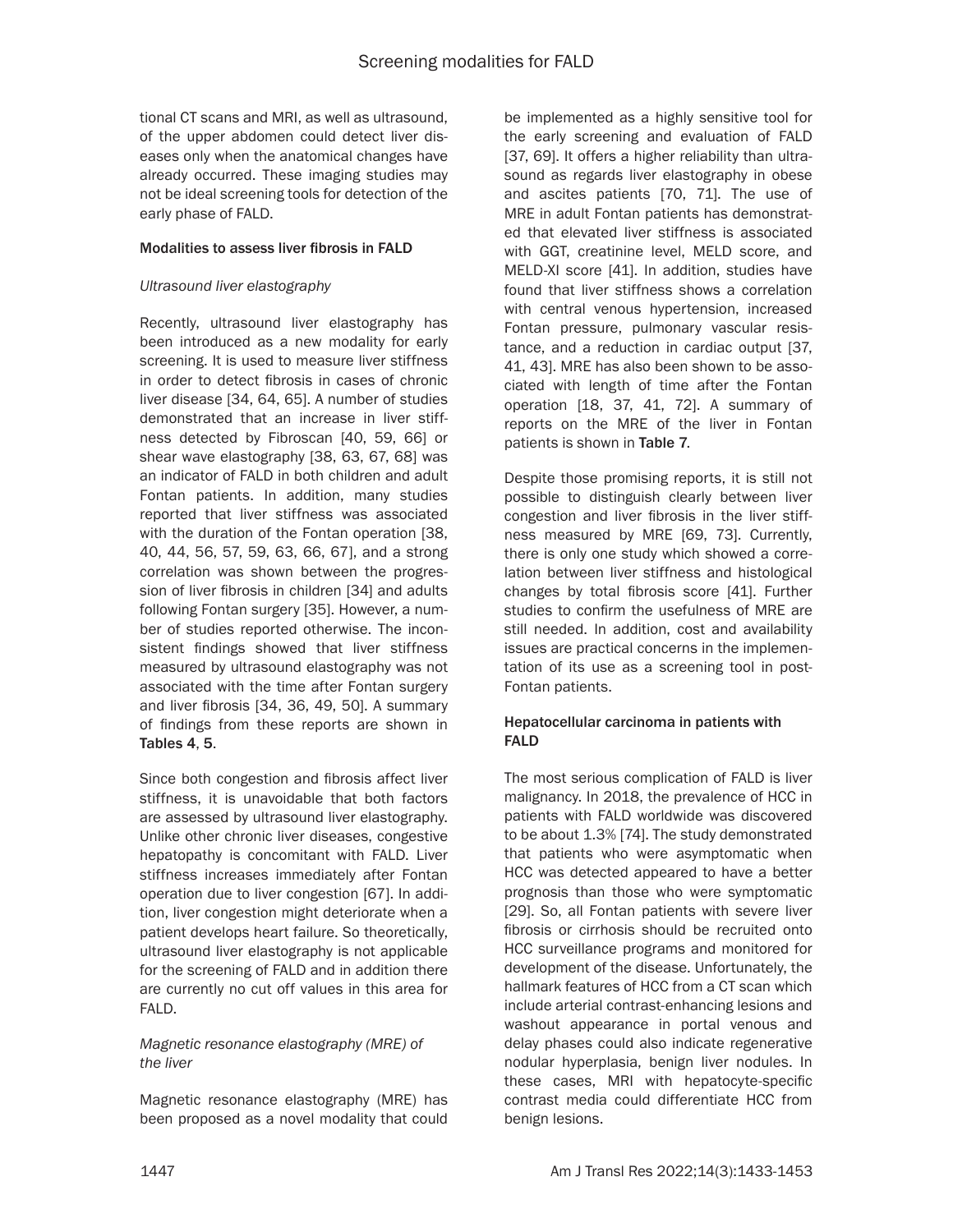| Average age at Fontan<br>operation (year)/<br>Number of patients | Type of<br>Fontan<br>(% )       | Duration<br>after Fontan<br>operation (year) | Liver<br>stiffness<br>(kPa)                 | Correlated with                                                                                                                                                                 | Interpretations                                                                                                                                                                                                                                                                           | References |
|------------------------------------------------------------------|---------------------------------|----------------------------------------------|---------------------------------------------|---------------------------------------------------------------------------------------------------------------------------------------------------------------------------------|-------------------------------------------------------------------------------------------------------------------------------------------------------------------------------------------------------------------------------------------------------------------------------------------|------------|
| NA/16                                                            | AP (44),<br>LT (56)             | $19(5-26)^{\dagger}$                         | $5.1(3.4-8.2)$ <sup>†</sup>                 | duration of Fontan operation                                                                                                                                                    | Liver stiffness measured was elevated in association<br>with the duration of Fontan operation.                                                                                                                                                                                            | $[18]$     |
| $4(2-9)†/50$                                                     | AP (40),<br>LT (34)             | $22(16-26)^+$                                | $5.5 \pm 1.4$                               | total fibrosis score<br>time since Fontan operation<br>Fontan pressure<br>` PVR<br>malignant nodules<br>varices<br>GGT, creatinine, MELD score<br>fenestration<br>cardiac index | - Liver stiffness was associated with total fibrosis score.<br>duration of Fontan operation, Fontan pressure, PVR,<br>malignant nodules, varices, GGT, creatinine, and MELD<br>score.<br>- Liver stiffness measured showed an inverse correlation<br>with fenestration and cardiac index. | [41]       |
| NA/57                                                            | EC (56),<br>AP (44)             | $12.9(4.4-23.3)$ <sup>†</sup>                | 5.6                                         | ↑ CVP<br>↑ duration of Fontan operation                                                                                                                                         | - Liver stiffness measured was elevated in association<br>with CVP and duration of Fontan operation.                                                                                                                                                                                      | $[37]$     |
| $5(3-6)†/22$                                                     | AP (46)                         | <b>Baseline</b><br>2 yrs from baseline       | $5.4 \pm 1.1$<br>$5.8 \pm 0.9$ <sup>*</sup> | ↑ MELD-XI score<br>↑ PVR<br>↑ NT-pro BNP                                                                                                                                        | - Liver stiffness measured was elevated in association<br>with PVR, MELD-XI score, and NT-pro BNP.                                                                                                                                                                                        | $[43]$     |
| NA/14                                                            | LT (60),<br>EC (27),<br>AP (13) | $16.5(6.9-32.9)$ <sup>†</sup>                | $4(3.4-6.2)^{+}$                            | ↑ duration of Fontan operation<br>cardiac index                                                                                                                                 | - Liver stiffness measured was inversely correlation to<br>cardiac index and was elevated in association with the<br>duration of Fontan operation.                                                                                                                                        | $[72]$     |

| Table 7. Magnetic resonance elastography (MRE) of the liver for the diagnosis of FALD in adults |  |
|-------------------------------------------------------------------------------------------------|--|
|-------------------------------------------------------------------------------------------------|--|

\*Mean ± SD, †Median (IQR). Abbreviations: AP, atriopulmonary; CVP, central venous pressure; EC, extracardiac conduit; GGT, gamma-glutamyl transferase; HCC, hepatocellular carcinoma; HT, hypertension; IVC, inferior vena cava; LT, lateral tunnel; MELD, Model for End-stage Liver Disease; MELD-XI, Model for End-stage Liver Disease excluding INR; NT-pro BNP, N-terminal pro B-type natriuretic peptide; PVR, pulmonary vascular resistance.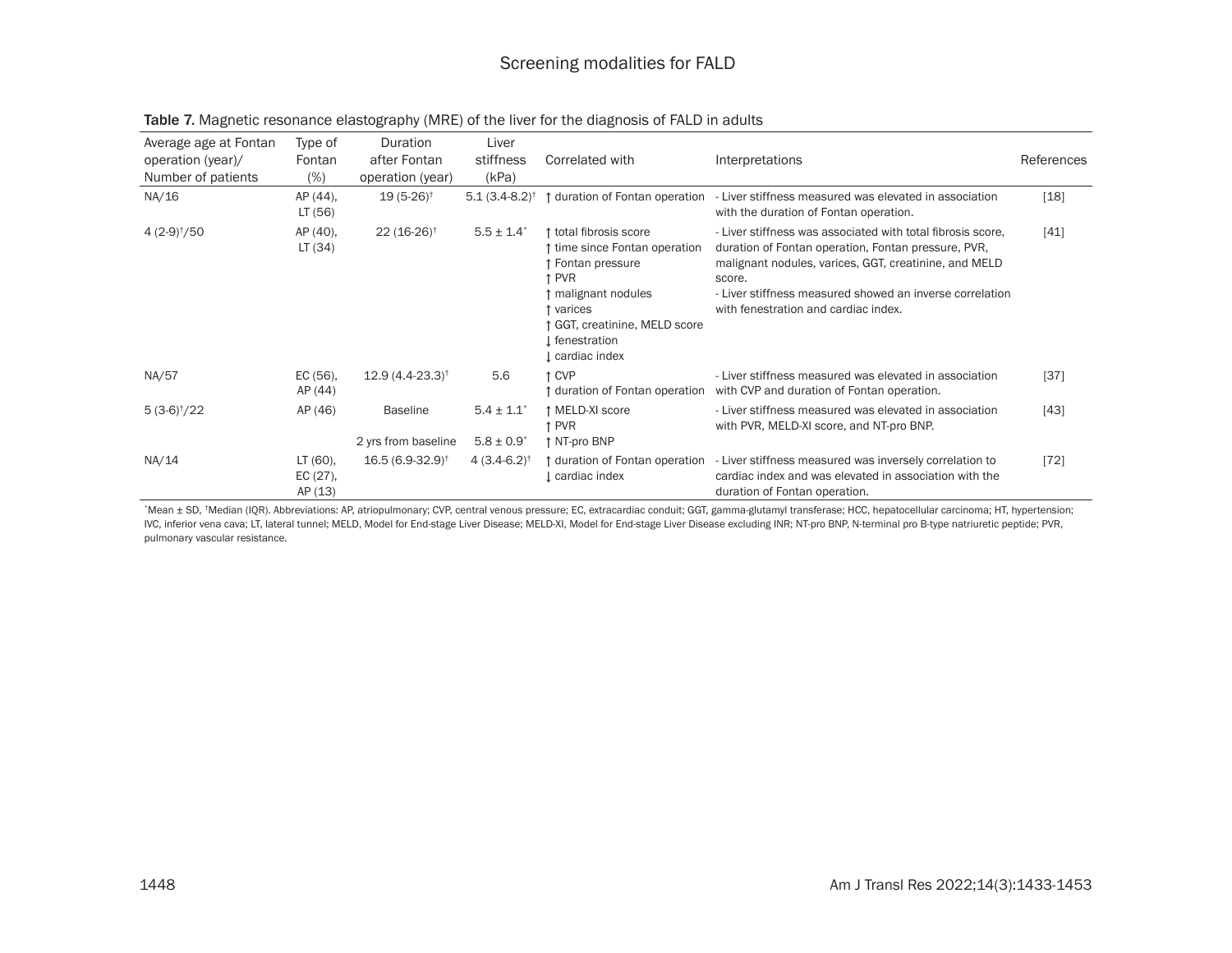

Figure 4. Proposed multimodal approach for the evaluation of FALD in the future. Gd-EOB-DTPA: gadolinium ethoxybenzyl-diethylenetriaminepentaacetic acid; MRI: magnetic resonance imaging; TGF-β: transforming growth factorbeta; U/S: ultrasound.

# Gaps in current knowledge and future direction for FALD screening methods

FALD is a challenging issue that impacts both mortality rate and quality of life in Fontan patients. Currently, there is no single non-invasive modality that can detect all the conditions associated with FALD. Moreover, liver biopsies are not routinely carried out in Fontan patients, especially in children. Therefore, a multimodal approach is essential for the evaluation and diagnosis of FALD (Figure 4). Identification of novel molecular biomarkers that could detect early fibrosis of the liver or determine the prognosis of FALD are essential. These biomarkers may include transforming growth factor-β (TGFβ), and oxidative stress markers and inflammatory cytokines. Understanding of any relationships between mitochondrial and metabolomic changes could also be crucial in understanding the progress of these conditions and should be explored in future studies. With regard to the knowledge around Fontan pathophysiology, novel non-invasive imaging studies which could directly measure fibrosis, but not congestion, in the liver would be extremely beneficial. These potential modalities may include MRI with gadolinium ethoxybenzyl-diethylenetriaminepentaacetic acid (Gd-EOB-DTPA) [75], and ultrasound elastography or MRE adjusted with Fontan pressure.

# Conclusion

Due to the effectiveness of the Fontan operation, there is an increasing chance of those patients surviving into adulthood. However, many patients develop liver complications in the long-term follow-up, ranging from liver fibrosis, liver cirrhosis, and liver cancer. FALD is still a challenging complication worldwide, and investigations to allow us to understand the unique pathophysiology and natural history of FALD are crucial. Currently, no single non-inva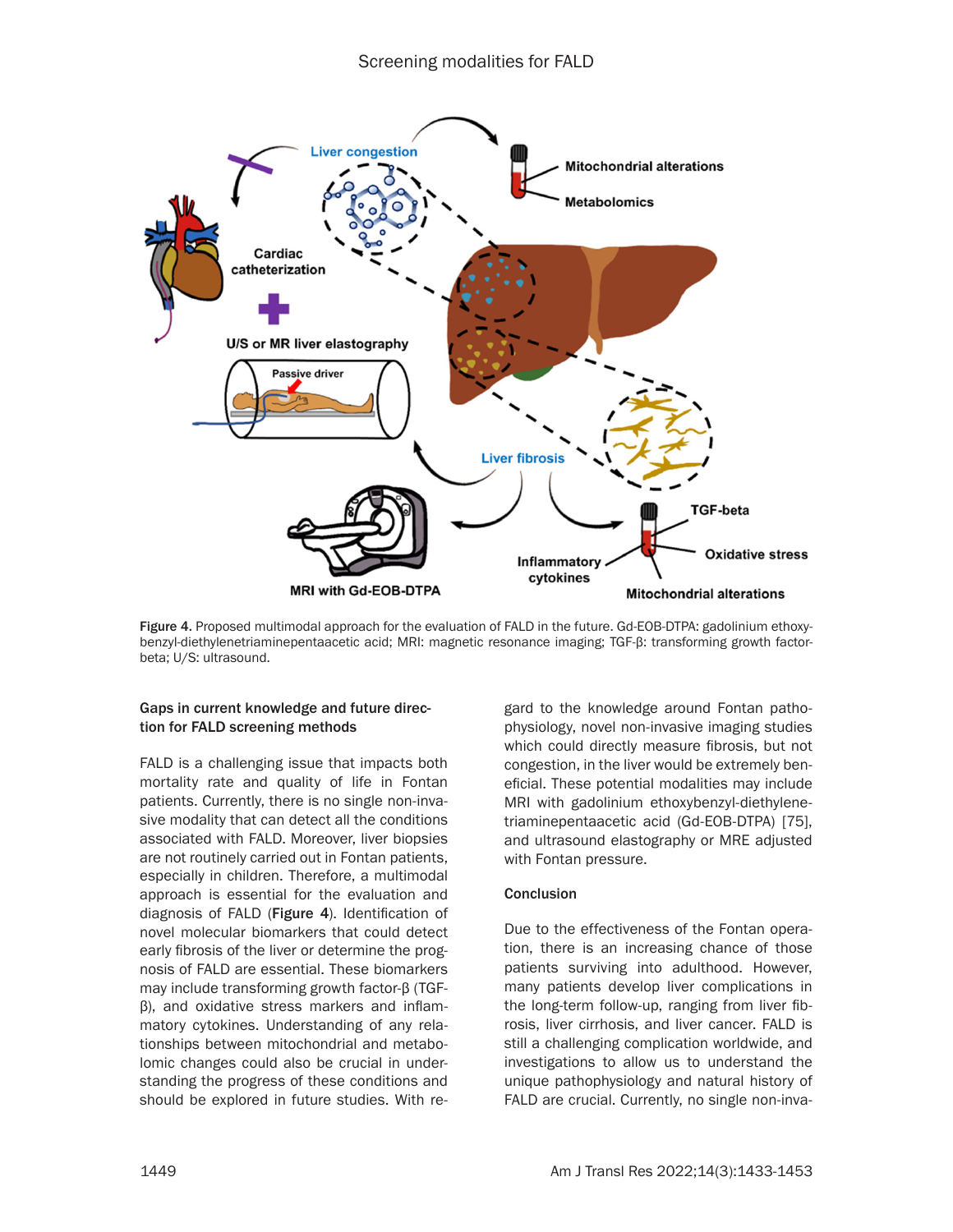sive modality effectively evaluates FALD, and an invasive liver biopsy remains the imperfect gold standard for diagnosis. Longitudinal studies initiated prior to the Fontan operation with long-term follow-up with a multimodality approach by a multidisciplinary team could elucidate the natural history of FALD and improve the management of these Fontan patients.

### Acknowledgements

This work was supported by the NSTDA Research Chair grant from the National Science and Technology Development Agency Thailand (NC); the Senior Research Scholar grant from the National Research Council of Thailand (SCC), and the Chiang Mai University Center of Excellence Award (NC).

### Disclosure of conflict of interest

None.

Address correspondence to: Dr. Nipon Chattipakorn, Cardiac Electrophysiology Research and Training Center, Faculty of Medicine, Chiang Mai University, Chiang Mai 50200, Thailand. Tel: +66- 53945329; E-mail: nipon.chat@cmu.ac.th

#### References

- [1] Driscoll DJ. Long-term results of the Fontan operation. Pediatr Cardiol 2007; 28: 438-442.
- [2] Gewillig M and Goldberg DJ. Failure of the Fontan circulation. Heart Fail Clin 2014; 10: 105- 116.
- [3] Khairy P, Fernandes SM, Mayer JE Jr, Triedman JK, Walsh EP, Lock JE and Landzberg MJ. Longterm survival, modes of death, and predictors of mortality in patients with Fontan surgery. Circulation 2008; 117: 85-92.
- [4] d'Udekem Y, Iyengar AJ, Galati JC, Forsdick V, Weintraub RG, Wheaton GR, Bullock A, Justo RN, Grigg LE, Sholler GF, Hope S, Radford DJ, Gentles TL, Celermajer DS and Winlaw DS. Redefining expectations of long-term survival after the Fontan procedure: twenty-five years of follow-up from the entire population of Australia and New Zealand. Circulation 2014; 130: S32-38.
- [5] Pundi KN, Johnson JN, Dearani JA, Pundi KN, Li Z, Hinck CA, Dahl SH, Cannon BC, O'Leary PW, Driscoll DJ and Cetta F. 40-year follow-up after the Fontan operation: long-term outcomes of 1,052 patients. J Am Coll Cardiol 2015; 66: 1700-1710.
- [6] Downing TE, Allen KY, Glatz AC, Rogers LS, Ravishankar C, Rychik J, Faerber JA, Fuller S, Montenegro LM, Steven JM, Spray TL, Nicolson SC, Gaynor JW and Goldberg DJ. Long-term survival after the Fontan operation: twenty years of experience at a single center. J Thorac Cardiovasc Surg 2017; 154: 243-253, e2.
- [7] Tellez L, Rodriguez-Santiago E and Albillos A. Fontan-associated liver disease: a review. Ann Hepatol 2018; 17: 192-204.
- [8] Kendall TJ, Stedman B, Hacking N, Haw M, Vettukattill JJ, Salmon AP, Cope R, Sheron N, Millward-Sadler H, Veldtman GR and Iredale JP. Hepatic fibrosis and cirrhosis in the Fontan circulation: a detailed morphological study. J Clin Pathol 2008; 61: 504-508.
- [9] Schwartz MC, Sullivan LM, Glatz AC, Rand E, Russo P, Goldberg DJ, Rome JJ and Cohen MS. Portal and sinusoidal fibrosis are common on liver biopsy after Fontan surgery. Pediatr Cardiol 2013; 34: 135-142.
- [10] Kiesewetter CH, Sheron N, Vettukattill JJ, Hacking N, Stedman B, Millward-Sadler H, Haw M, Cope R, Salmon AP, Sivaprakasam MC, Kendall T, Keeton BR, Iredale JP and Veldtman GR. Hepatic changes in the failing Fontan circulation. Heart 2007; 93: 579-584.
- [11] Johnson JA, Cetta F, Graham RP, Smyrk TC, Driscoll DJ, Phillips SD and John AS. Identifying predictors of hepatic disease in patients after the Fontan operation: a postmortem analysis. J Thorac Cardiovasc Surg 2013; 146: 140- 145.
- [12] Schwartz MC, Sullivan L, Cohen MS, Russo P, John AS, Guo R, Guttenberg M and Rand EB. Hepatic pathology may develop before the Fontan operation in children with functional single ventricle: an autopsy study. J Thorac Cardiovasc Surg 2012; 143: 904-909.
- [13] Ghaferi AA and Hutchins GM. Progression of liver pathology in patients undergoing the Fontan procedure: chronic passive congestion, cardiac cirrhosis, hepatic adenoma, and hepatocellular carcinoma. J Thorac Cardiovasc Surg 2005; 129: 1348-1352.
- [14] Elder RW, McCabe NM, Hebson C, Veledar E, Romero R, Ford RM, Mahle WT, Kogon BE, Sahu A, Jokhadar M, McConnell ME and Book WM. Features of portal hypertension are associated with major adverse events in Fontan patients: the VAST study. Int J Cardiol 2013; 168: 3764-3769.
- [15] Kaulitz R, Haber P, Sturm E, Schafer J and Hofbeck M. Serial evaluation of hepatic function profile after Fontan operation. Herz 2014; 39: 98-104.
- [16] Pundi K, Pundi KN, Kamath PS, Cetta F, Li Z, Poterucha JT, Driscoll DJ and Johnson JN. Liver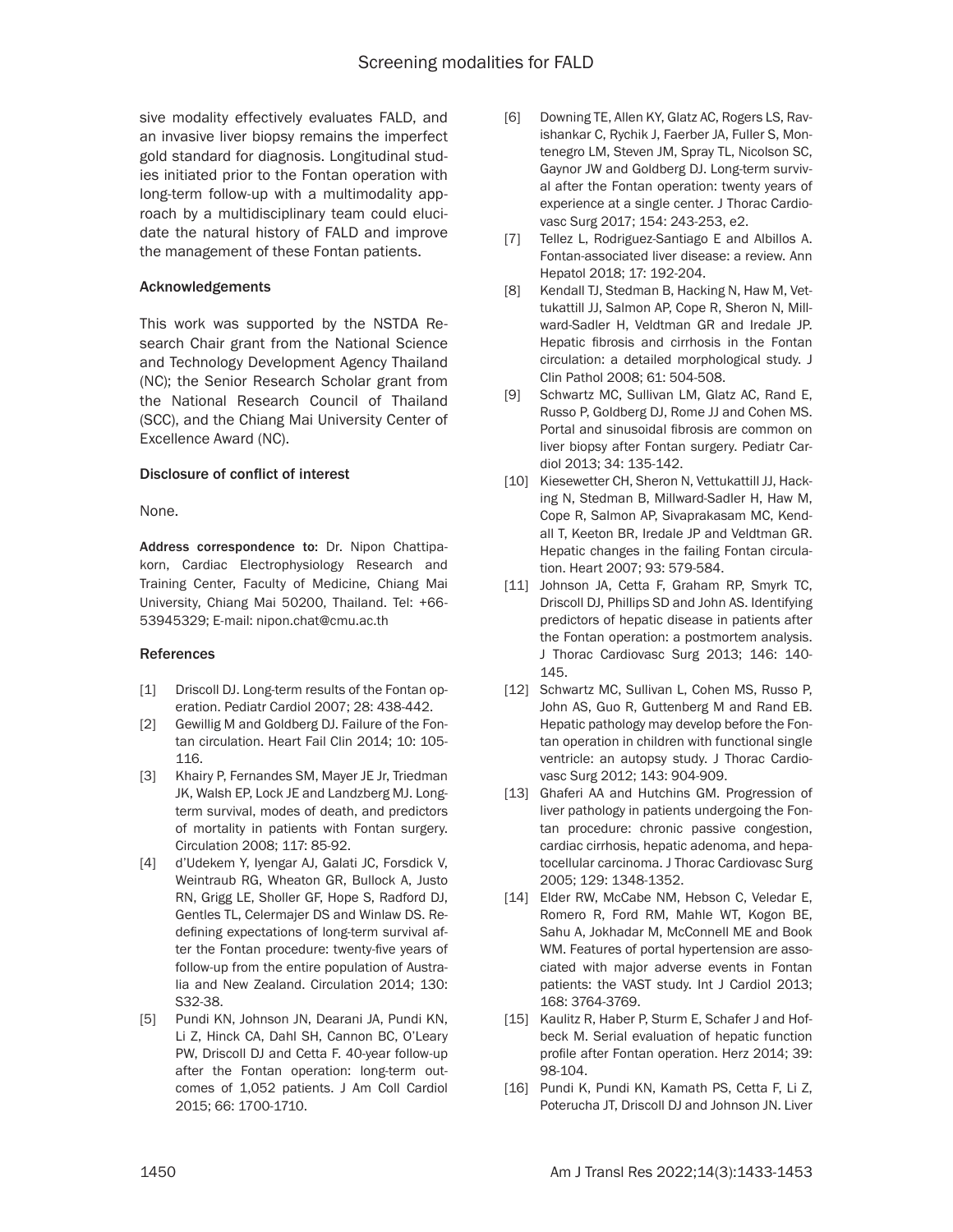disease in patients after the Fontan operation. Am J Cardiol 2016; 117: 456-460.

- [17] Baek JS, Bae EJ, Ko JS, Kim GB, Kwon BS, Lee SY, Noh CI, Park EA and Lee W. Late hepatic complications after Fontan operation; non-invasive markers of hepatic fibrosis and risk factors. Heart 2010; 96: 1750-1755.
- [18] Serai SD, Wallihan DB, Venkatesh SK, Ehman RL, Campbell KM, Sticka J, Marino BS and Podberesky DJ. Magnetic resonance elastography of the liver in patients status-post Fontan procedure: feasibility and preliminary results. Congenit Heart Dis 2014; 9: 7-14.
- [19] Wallihan DB and Podberesky DJ. Hepatic pathology after Fontan palliation: spectrum of imaging findings. Pediatr Radiol 2013; 43: 330-338.
- [20] Saliba T, Dorkhom S, O'Reilly EM, Ludwig E, Gansukh B and Abou-Alfa GK. Hepatocellular carcinoma in two patients with cardiac cirrhosis. Eur J Gastroenterol Hepatol 2010; 22: 889-891.
- [21] Asrani SK, Warnes CA and Kamath PS. Hepatocellular carcinoma after the Fontan procedure. N Engl J Med 2013; 368: 1756-1757.
- [22] Camposilvan S, Milanesi O, Stellin G, Pettenazzo A, Zancan L and D'Antiga L. Liver and cardiac function in the long term after Fontan operation. Ann Thorac Surg 2008; 86: 177-182.
- [23] Wu FM, Kogon B, Earing MG, Aboulhosn JA, Broberg CS, John AS, Harmon A, Sainani NI, Hill AJ, Odze RD, Johncilla ME, Ukomadu C, Gauvreau K, Valente AM and Landzberg MJ; Alliance for Adult Research in Congenital Car-diology (AARCC) Investigators. Liver health in adults with Fontan circulation: a multicenter cross-sectional study. J Thorac Cardiovasc Surg 2017; 153: 656-664.
- [24] Nandwana SB, Olaiya B, Cox K, Sahu A and Mittal P. Abdominal imaging surveillance in adult patients after Fontan procedure: risk of chronic liver disease and hepatocellular carcinoma. Curr Probl Diagn Radiol 2018; 47: 19- 22.
- [25] Wilson TG, d'Udekem Y, Winlaw DS, Cordina RL, Celermajer DS, Wheaton GR, Bullock A, Gentles TL, Weintraub RG, Justo RN, Grigg LE, Radford DJ, Hardikar W, Cheung M, Cain TM, Rao P, Alexander SI, Ayer J, Verrall C, Du Plessis K, Chapman J, Rice K, Barry J, Zannino D and Iyengar AJ; Australian and New Zealand Fontan Registry. Hepatic and renal end-organ damage in the Fontan circulation: a report from the Australian and New Zealand Fontan Registry. Int J Cardiol 2018; 273: 100-107.
- [26] Rychik J, Veldtman G, Rand E, Russo P, Rome JJ, Krok K, Goldberg DJ, Cahill AM and Wells RG. The precarious state of the liver after a Fontan operation: summary of a multidisci-

plinary symposium. Pediatr Cardiol 2012; 33: 1001-1012.

- [27] Gordon-Walker TT, Bove K and Veldtman G. Fontan-associated liver disease: a review. J Cardiol 2019; 74: 223-232.
- [28] Hilscher MB, Johnson JN, Cetta F, Driscoll DJ, Poterucha JJ, Sanchez W, Connolly HM and Kamath PS. Surveillance for liver complications after the Fontan procedure. Congenit Heart Dis 2017; 12: 124-132.
- [29] Rychik J, Atz AM, Celermajer DS, Deal BJ, Gatzoulis MA, Gewillig MH, Hsia TY, Hsu DT, Kovacs AH, McCrindle BW, Newburger JW, Pike NA, Rodefeld M, Rosenthal DN, Schumacher KR, Marino BS, Stout K, Veldtman G, Younoszai AK and d'Udekem Y; American Heart Association Council on Cardiovascular Disease in the Young and Council on Cardiovascular and Stroke Nursing. Evaluation and management of the child and adult with Fontan circulation: a scientific statement from the American Heart Association. Circulation 2019; CIR00000000-00000696.
- [30] Navaratnam D, Fitzsimmons S, Grocott M, Rossiter HB, Emmanuel Y, Diller GP, Gordon-Walker T, Jack S, Sheron N, Pappachan J, Pratap JN, Vettukattil JJ and Veldtman G. Exercise-induced systemic venous hypertension in the Fontan circulation. Am J Cardiol 2016; 117: 1667-1671.
- [31] Lightsey JM and Rockey DC. Current concepts in ischemic hepatitis. Curr Opin Gastroenterol 2017; 33: 158-163.
- [32] Seeto RK, Fenn B and Rockey DC. Ischemic hepatitis: clinical presentation and pathogenesis. Am J Med 2000; 109: 109-113.
- [33] Richter S, Mucke I, Menger MD and Vollmar B. Impact of intrinsic blood flow regulation in cirrhosis: maintenance of hepatic arterial buffer response. Am J Physiol Gastrointest Liver Physiol 2000; 279: G454-462.
- [34] Kutty SS, Peng Q, Danford DA, Fletcher SE, Perry D, Talmon GA, Scott C, Kugler JD, Duncan KF, Quiros-Tejeira RE and Kutty S; Liver Adult-Pediatric-Congenital-Heart-Disease Dysfunction Study (LADS) Group. Increased hepatic stiffness as consequence of high hepatic afterload in the Fontan circulation: a vascular doppler and elastography study. Hepatology 2014; 59: 251-260.
- [35] Wu FM, Opotowsky AR, Raza R, Harney S, Ukomadu C, Landzberg MJ, Valente AM, Breitbart RE, Singh MN, Gauvreau K and Jonas MM. Transient elastography may identify Fontan patients with unfavorable hemodynamics and advanced hepatic fibrosis. Congenit Heart Dis 2014; 9: 438-447.
- [36] Song J, Kim K, Huh J, Kang IS, Kim SH, Yang JH, Jun TG and Kim JH. Imaging assessment of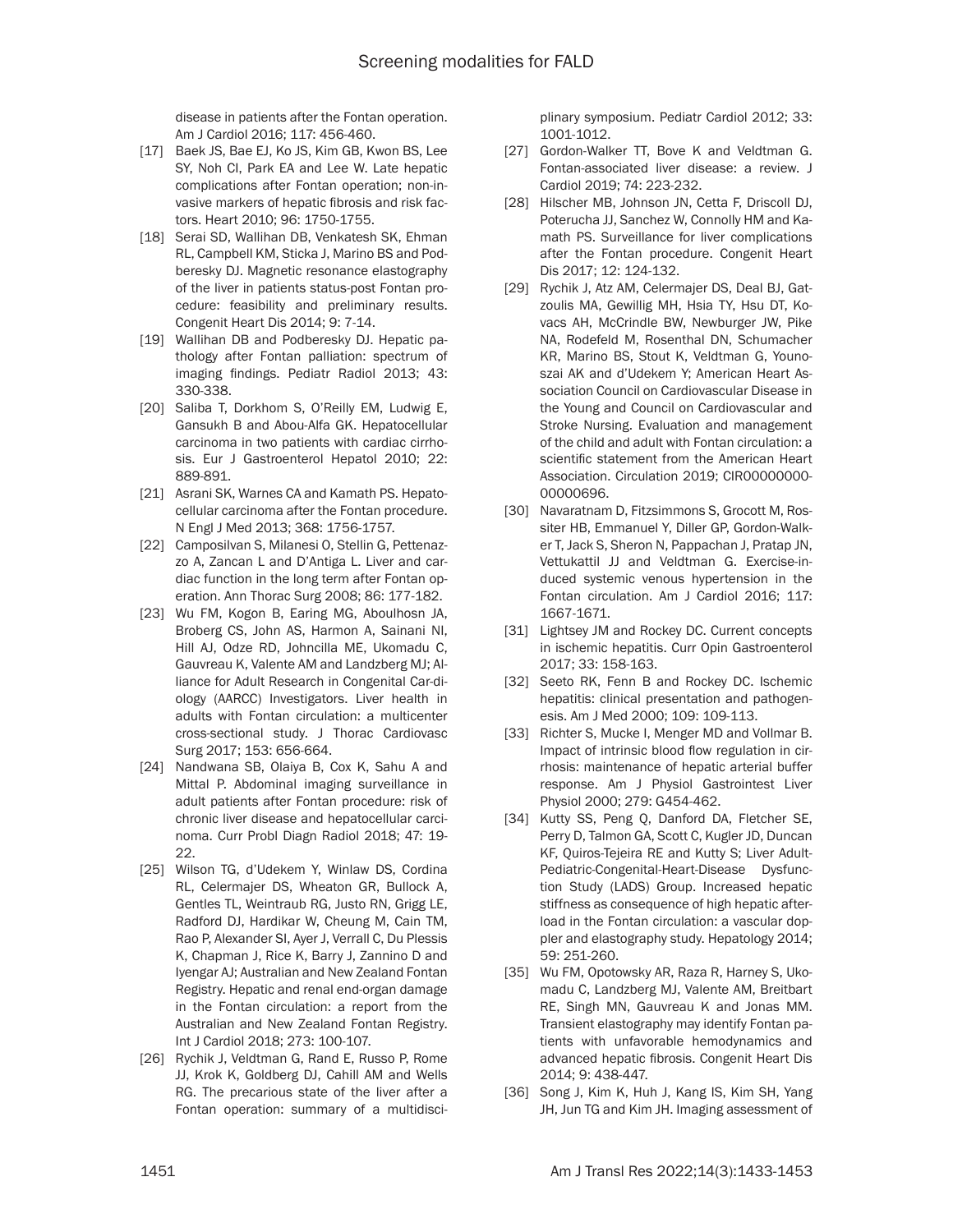hepatic changes after Fontan surgery. Int Heart J 2018; 59: 1008-1014.

- [37] Sugimoto M, Oka H, Kajihama A, Nakau K, Kuwata S, Kurishima C and Azuma H. Non-invasive assessment of liver fibrosis by magnetic resonance elastography in patients with congenital heart disease undergoing the Fontan procedure and intracardiac repair. J Cardiol 2016; 68: 202-208.
- [38] Kim SO, Lee SY, Jang SI, Park SJ, Kwon HW, Kim SH, Lee CH, Choi ES, Cho SK, Hong SH and Kim YM. Hepatic stiffness using shear wave elastography and the related factors for a Fontan circulation. Pediatr Cardiol 2018; 39: 57-65.
- [39] Wells ML, Hough DM, Fidler JL, Kamath PS, Poterucha JT and Venkatesh SK. Benign nodules in post-Fontan livers can show imaging features considered diagnostic for hepatocellular carcinoma. Abdom Radiol (NY) 2017; 42: 2623-2631.
- [40] Tellez L, Rodriguez de Santiago E, Minguez B, Payance A, Clemente A, Baiges A, Morales-Arraez D, La Mura V, Llop E, Garrido E, Garrido-Lestache E, Tasayco S, Bruno O, Prieto R, Montserrat S, Pons M, Olavarria A, Dos L, Legendre A, Jesus Del Cerro M, Banares R, Garcia-Pagan JC, Rautou PE and Albillos A; VALDIG an EASL consortium. Prevalence, features and predictive factors of liver nodules in Fontan surgery patients: the VALDIG Fonliver prospective cohort. J Hepatol 2020; 72: 702-710.
- [41] Poterucha JT, Johnson JN, Qureshi MY, O'Leary PW, Kamath PS, Lennon RJ, Bonnichsen CR, Young PM, Venkatesh SK, Ehman RL, Gupta S, Smyrk TC, Dearani JA, Warnes CA and Cetta F. Magnetic resonance elastography: a novel technique for the detection of hepatic fibrosis and hepatocellular carcinoma after the Fontan operation. Mayo Clin Proc 2015; 90: 882-894.
- [42] Wu FM, Jonas MM, Opotowsky AR, Harmon A, Raza R, Ukomadu C, Landzberg MJ, Singh MN, Valente AM, Egidy Assenza G and Perez-Atayde AR. Portal and centrilobular hepatic fibrosis in Fontan circulation and clinical outcomes. J Heart Lung Transplant 2015; 34: 883-891.
- [43] Egbe A, Miranda WR, Connolly HM, Khan AR, Al-Otaibi M, Venkatesh SK, Simonetto D, Kamath P and Warnes C. Temporal changes in liver stiffness after Fontan operation: results of serial magnetic resonance elastography. Int J Cardiol 2018; 258: 299-304.
- [44] Schleiger A, Salzmann M, Kramer P, Danne F, Schubert S, Bassir C, Muller T, Muller HP, Berger F and Ovroutski S. Severity of Fontan-associated liver disease correlates with Fontan hemodynamics. Pediatr Cardiol 2020; 41: 736-746.
- [45] Wu FM, Earing MG, Aboulhosn JA, Johncilla ME, Singh MN, Odze RD, Ukomadu C, Gauvreau

K, Landzberg MJ and Valente AM; Alliance for Adult Research in Congenital Cardiology (AARCC) Investigators. Predictive value of biomarkers of hepatic fibrosis in adult Fontan patients. J Heart Lung Transplant 2017; 36: 211- 219.

- [46] Oliver TI, Sharma B and John S. Portal hypertension. StatPearls. Treasure Island (FL); 2020.
- [47] Sugiyama H, Yoo SJ, Williams W and Benson LN. Characterization and treatment of systemic venous to pulmonary venous collaterals seen after the Fontan operation. Cardiol Young 2003; 13: 424-430.
- [48] Kubiak GM, Ciarka A, Biniecka M and Ceranowicz P. Right heart catheterization-background, physiological basics, and clinical implications. J Clin Med 2019; 8: 1331.
- [49] Chen B, Schreiber RA, Human DG, Potts JE and Guttman OR. Assessment of liver stiffness in pediatric Fontan patients using transient elastography. Can J Gastroenterol Hepatol 2016; 2016: 7125193.
- [50] Ofei SY, Texter K, Gariepy C, Smith S, Zaidi AN and Phelps C. Pediatric Fontan associated liver disease: non-invasive evaluation with serologic markers and acoustic radiation force impulse (ARFI) elastography. Prog Pediatr Cardiol 2019; 53: 21-27.
- [51] Surrey LF, Russo P, Rychik J, Goldberg DJ, Dodds K, O'Byrne ML, Glatz AC, Rand EB and Lin HC. Prevalence and characterization of fibrosis in surveillance liver biopsies of patients with Fontan circulation. Hum Pathol 2016; 57: 106-115.
- [52] Goldberg DJ, Surrey LF, Glatz AC, Dodds K, O'Byrne ML, Lin HC, Fogel M, Rome JJ, Rand EB, Russo P and Rychik J. Hepatic fibrosis is universal following Fontan operation, and severity is associated with time from surgery: a liver biopsy and hemodynamic study. J Am Heart Assoc 2017; 6: e004809.
- [53] Munsterman ID, Duijnhouwer AL, Kendall TJ, Bronkhorst CM, Ronot M, van Wettere M, van Dijk APJ, Drenth JPH and Tjwa E; Nijmegen Fontan Initiative. The clinical spectrum of Fontanassociated liver disease: results from a prospective multimodality screening cohort. Eur Heart J 2019; 40: 1057-1068.
- [54] Yang HK, Jang HJ, Khalili K, Wald RM, Yoo SJ and Kim TK. CT and MR imaging findings of the livers in adults with Fontan palliation: an observational study. Abdom Radiol (NY) 2020; 45: 188-202.
- [55] Bae JM, Jeon TY, Kim JS, Kim S, Hwang SM, Yoo SY and Kim JH. Fontan-associated liver disease: spectrum of US findings. Eur J Radiol 2016; 85: 850-856.
- [56] Fidai A, Dallaire F, Alvarez N, Balon Y, Clegg R, Connelly M, Dicke F, Fruitman D, Harder J, My-